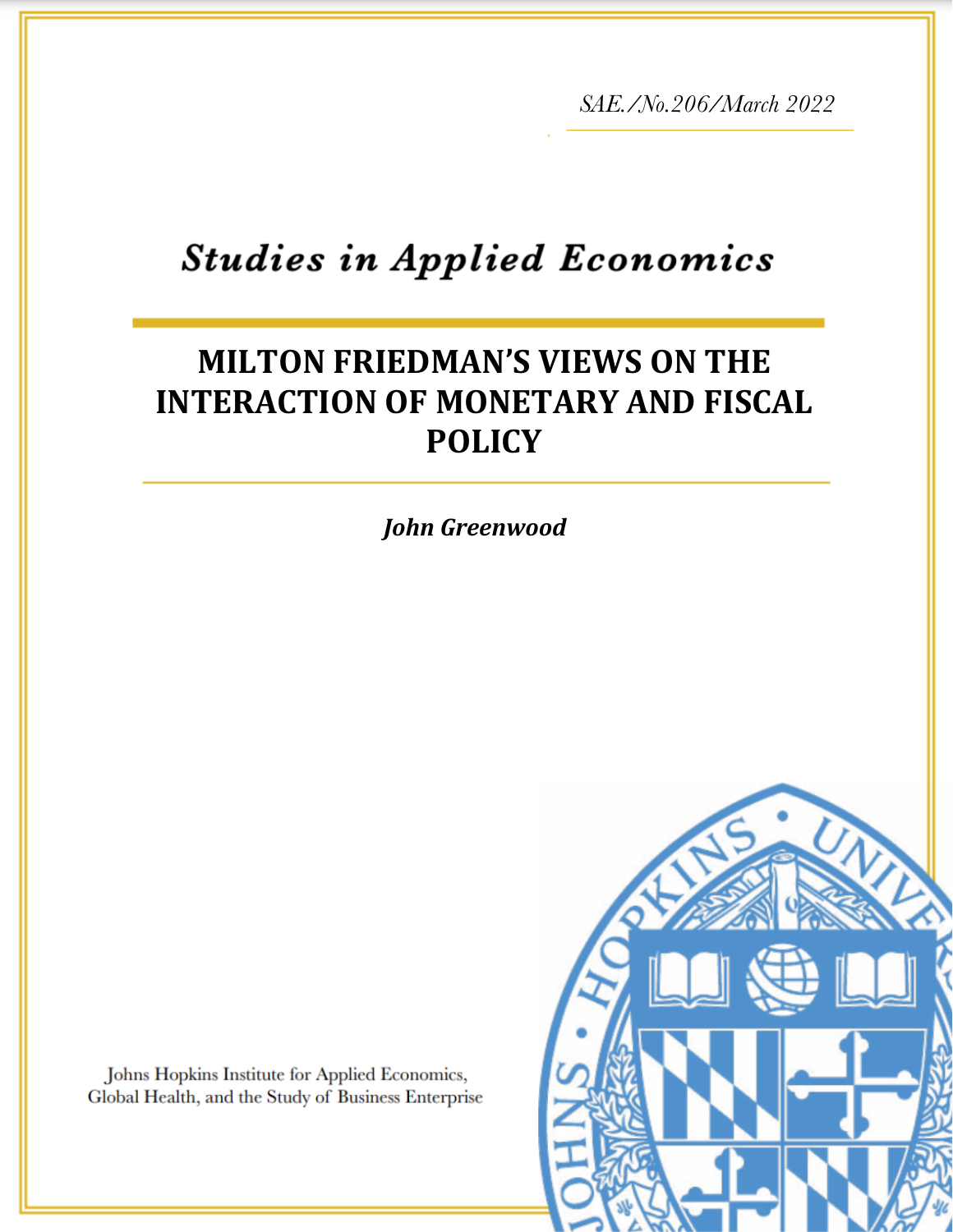### **Milton Friedman's Views on the Interaction of Monetary and Fiscal Policy** By John Greenwood

This paper was originally prepared for a conference held by the Institute of International Monetary Research, "Did Milton Friedman matter to British economic policy? Does he still matter?" at Lady Margaret Hall, Oxford, on November 13<sup>th</sup>, 2018. The current version has been revised with additions to the sections on the UK and Japan.

### **About the Series**

The *Studies in Applied Economics* series is under the general direction of Prof. Steve H. Hanke, Founder and Co-Director of The Johns Hopkins Institute for Applied Economics, Global Health, and the Study of Business Enterprise (hanke@jhu.edu). The views expressed in each working paper are those of the authors and not necessarily those of the institutions that the authors are affiliated with.

### **About the Author**

John Greenwood was until December 2021 the Chief Economist of Invesco Ltd., a global asset management company. As editor of the Asian Monetary Monitor over the period 1977-96, he is widely credited as the designer of the restored currency board system in Hong Kong at the time of the currency crisis in 1983, a model for numerous subsequent currency board systems. Holding an MA and Honorary Doctorate from the University of Edinburgh, he is the author of "Hong Kong's Link to the US Dollar – Origins and Evolution" (Hong Kong University Press, 2007 and 2022). He has been a Fellow at the Johns Hopkins Institute for Applied Economics, Global Health, and the Study of Business Enterprise since June 2016.

#### **Abstract**

This paper first traces the evolution of Milton Friedman's views on fiscal policy from his early acceptance of the prevailing Keynesian orthodoxy to his later adoption of an entirely contrary view that fiscal policy played almost no role in macroeconomic stabilization. Until the late 1940s or early 1950s Friedman believed that fiscal policy should be the primary tool of government policy in macroeconomic stabilisation – the management of real GDP growth and inflation. However, by 1953 he had shifted to the diametrically opposite view that fiscal policy played almost no role in macroeconomic stabilisation and that as a result policymakers should rely principally on monetary policy. Second, the paper explores some of the theoretical arguments Friedman used to defend his new position. Third, the paper takes up a challenge that Friedman himself proposed to assess the relative importance of monetary and fiscal policies by comparing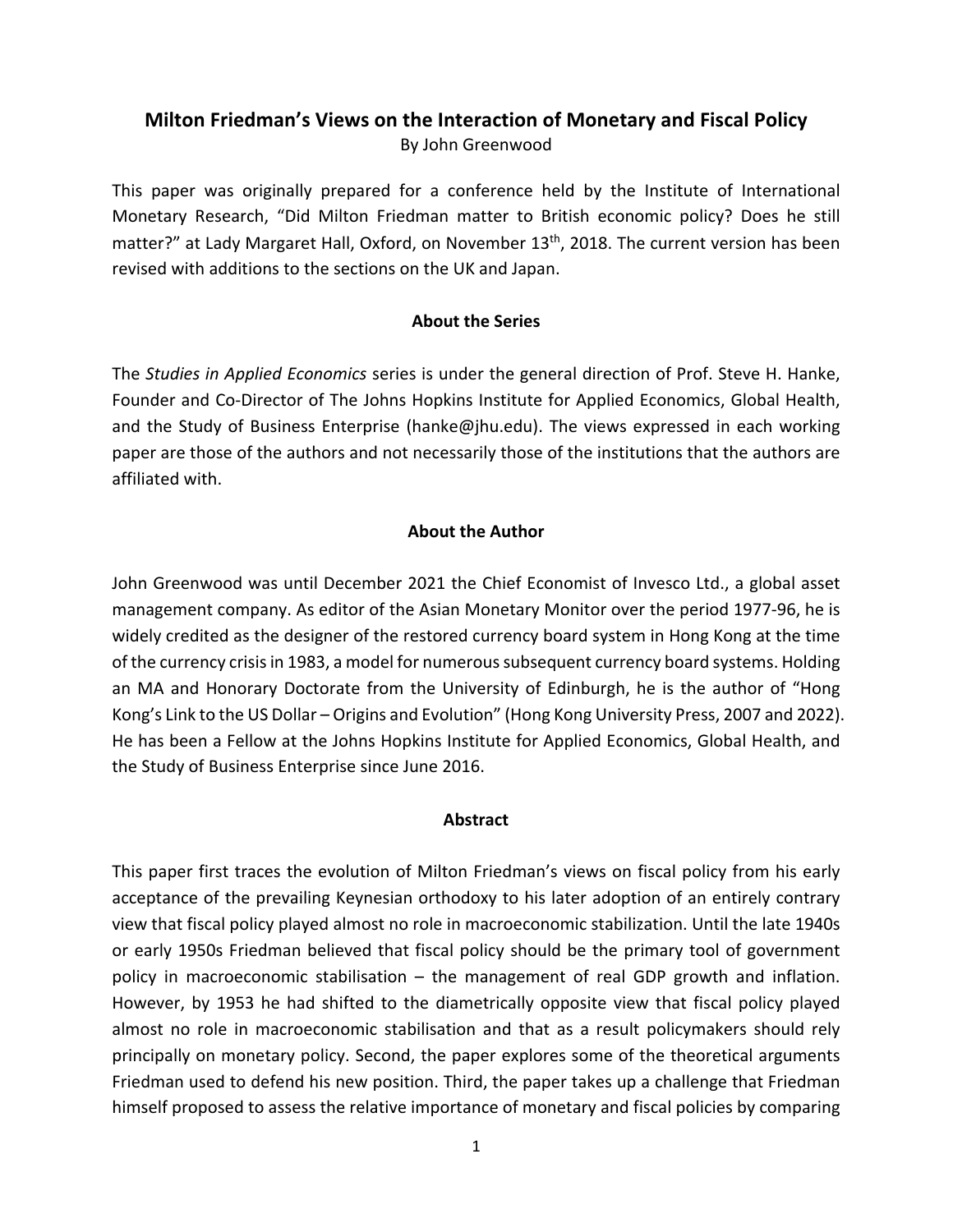a series of episodes when fiscal and monetary policies were acting either in the same direction or in opposite directions. All the examples cited confirm Friedman's finding that monetary policy invariably dominated over fiscal policy in determining macroeconomic outcomes, and particularly when the two policies were acting in contrary directions.

### **Acknowledgements**

I thank Ariel Vannier Flood for her helpful comments.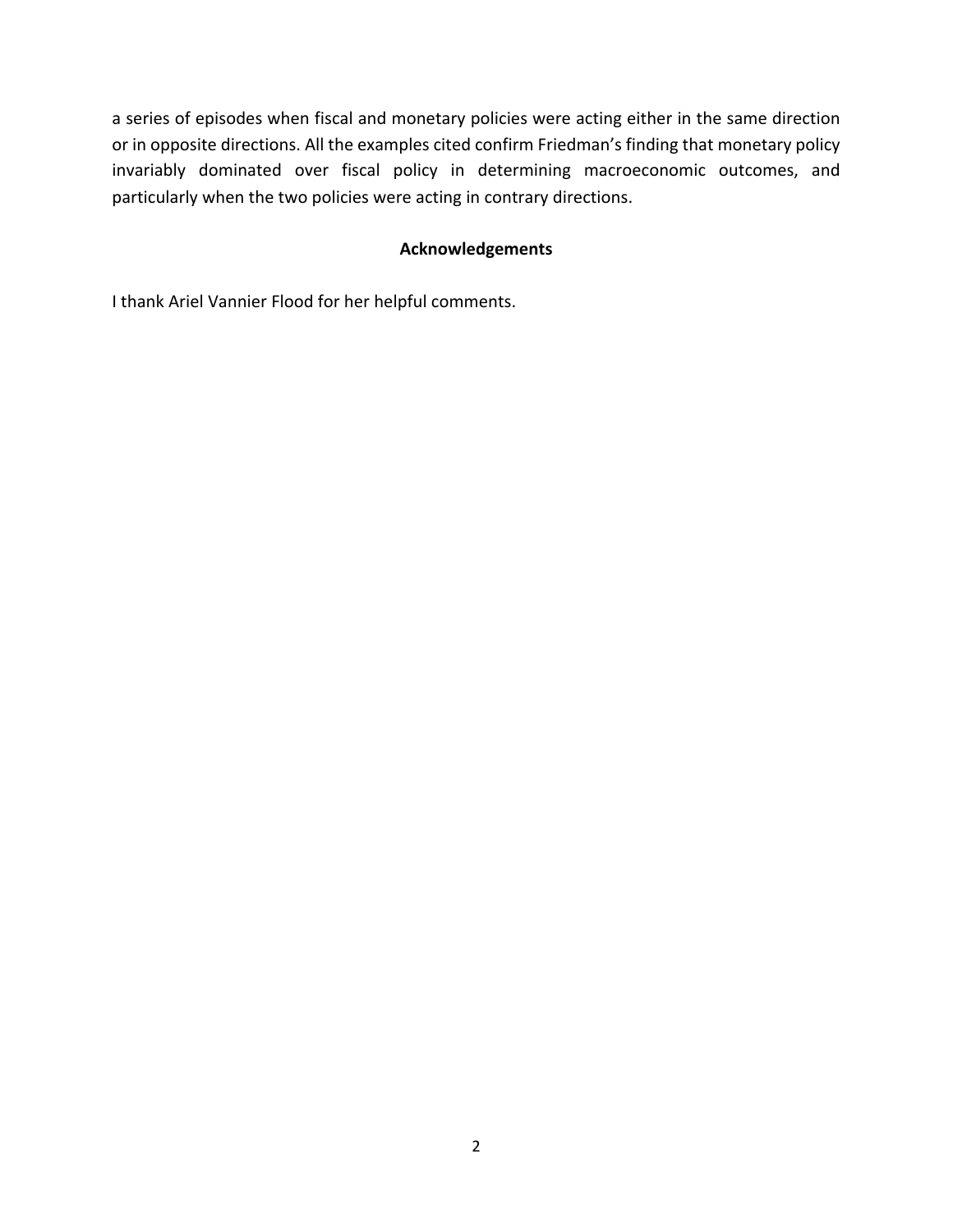### **Introduction**

Much has been made of the two views that Milton Friedman held during his lifetime about fiscal policy. As Tim Congdon puts it in his book *Money in a Free Society*, "The inconsistency between [Friedman's] standpoints in 1948 (when he said fiscal policy mattered enormously) and 1996 (when he said fiscal policy did not matter at all) is so extreme that someone new to his work might ask questions about his intellectual integrity"(p. 189).

In this paper Section 1 deals with the inconsistency between Friedman's two views of fiscal policy and explains how they can readily be reconciled. Section 2 sets out Friedman's settled, empirically-based view of fiscal policy which he arrived at in the late 1940s or early 1950s. Section 3 applies this more mature, data-based analysis of the interaction of monetary and fiscal policy to a series of episodes: first in the United States during the 1960s, relying on the content of a lecture given by Friedman in 1969 on the evolution of fiscal and monetary policy through those years; second, some more general cases from different economies and different eras; third in the UK; and finally in Japan. The contribution of this paper is to offer a simple matrix which is exactly in line with Friedman's formulation of the problem – encapsulating cases where monetary and fiscal policy were acting in the same direction, and cases where they were operating in opposite directions. All the matrices are populated with relevant case studies and an assessment is made of how Friedman's general observations apply to these specific episodes. Section 4 concludes.

### **1. Friedman's Early Views on Fiscal Policy, 1941-48**

In his early years as an economist, Milton Friedman's views on fiscal policy were mostly conventional. He first became involved in the public policy debate about fiscal versus monetary policy through his work at the US Treasury Department (1941-43). As he relates in his interview with John Taylor<sup>1</sup> (when Friedman was already 88) he became interested in monetary economics "because the crucial question was, "What are we going to do to keep down inflation?" Everybody was aware that, during the First World War, taxes had paid for a very small fraction of the war and, during the Second World War, they were determined to raise the fraction paid for by taxes. At the same time, they also had the problem of predicting inflation, and that's how I got involved."

"The problem – it was interesting from a political point of view and from a scientific point of view – was that a group in the administration who were trying to get a price control statute didn't want us [in the Treasury] to come up with a tax proposal because they were afraid we would say, "we can stop inflation through taxes, we don't need price controls." They wanted price controls." (…)

**Taylor:** Why didn't people mention money in all of this talk about inflation? Was it discussed at all?

<sup>&</sup>lt;sup>1</sup> Barnett and Samuelson (2007).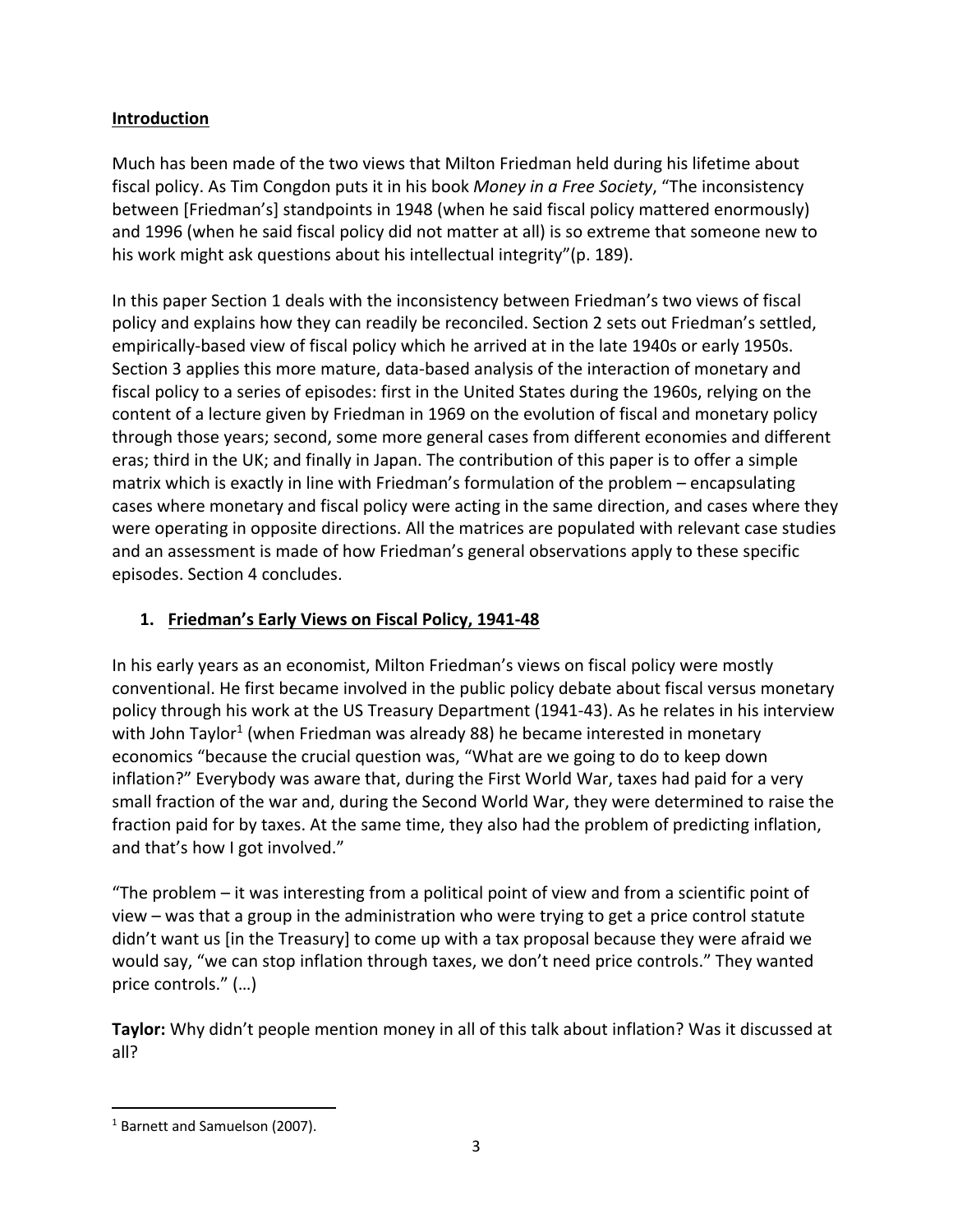**Friedman:** Hardly. As a result of the Keynesian revolution, money had almost dropped out of the picture. I look back at that and say, how the hell could I have done that? I had good training in monetary theory at Chicago and yet, once the Keynesian revolution came along, everything was on taxes and spending, everything was on fiscal policy, and that's why I was trying to answer the question about the level of taxation needed to stem inflation. With a sufficiently expansive monetary policy, no amount of taxes could do it. It was the wrong question. The right question was, "What monetary policy do we need?" That was the result of the mindset we had."

During the 1940s Friedman wrote one article on inflation and two on macroeconomic stabilization which conveyed his Keynesian cast of mind in those years. The first article, *Discussion of the Inflationary Gap* (American Economic Review, June 1942), was later republished in *Essays in Positive Economics* (1953) with corrections and a footnote clearly indicating the shift in his view: "with indicated additions to correct a serious error of omission in the original version" (p. 251). He was referring to "the omission from [the original version] of monetary effects.…which is not excused but may perhaps be explained by the prevailing Keynesian temper of the times".

The two articles on macroeconomic stabilization were also influenced by Keynesian perspectives, treating monetary policy as something to be managed as the by-product of fiscal policy. "*The Effects of a Full-Employment Policy on Economic Stability: A Formal Analysis*" focused on fiscal policy rules. He proposed that the quantity of money should vary countercyclically – increasing when there was a recession and decreasing when there was an expansion. The article developed fiscal policy rules for taxes and spending that would give budget balance on average, but also generate deficits and surpluses over the cycle that would produce the appropriate growth of money. At this stage, fiscal policy was clearly the senior partner in his mind.

Similarly, "*A Monetary and Fiscal Framework for Economic Stability*" (AER, 1948 and reprinted in *Essays in Positive Economics*) was an article in which the monetary component was based largely on the 100% reserve proposal of the Chicago Plan of the 1930s. This aimed at eliminating the variability of money that derived either from the central bank's discretionary power to create credit (e.g., by rediscounting or by open market operations) or from commercial banks' ability to create loans and hence deposits. The "chief function of the monetary authorities" was "the creation of money to meet government deficits or the retirement of money when the government has a surplus." In addition to being a fiscally driven plan for monetary control, this was also an argument from first principles, rather than a proposal based on empirical findings.

However, by the early 1950s Friedman had been persuaded, either by statistical evidence or by other researchers that the quantity of money was the senior partner. As he continued in the Taylor interview: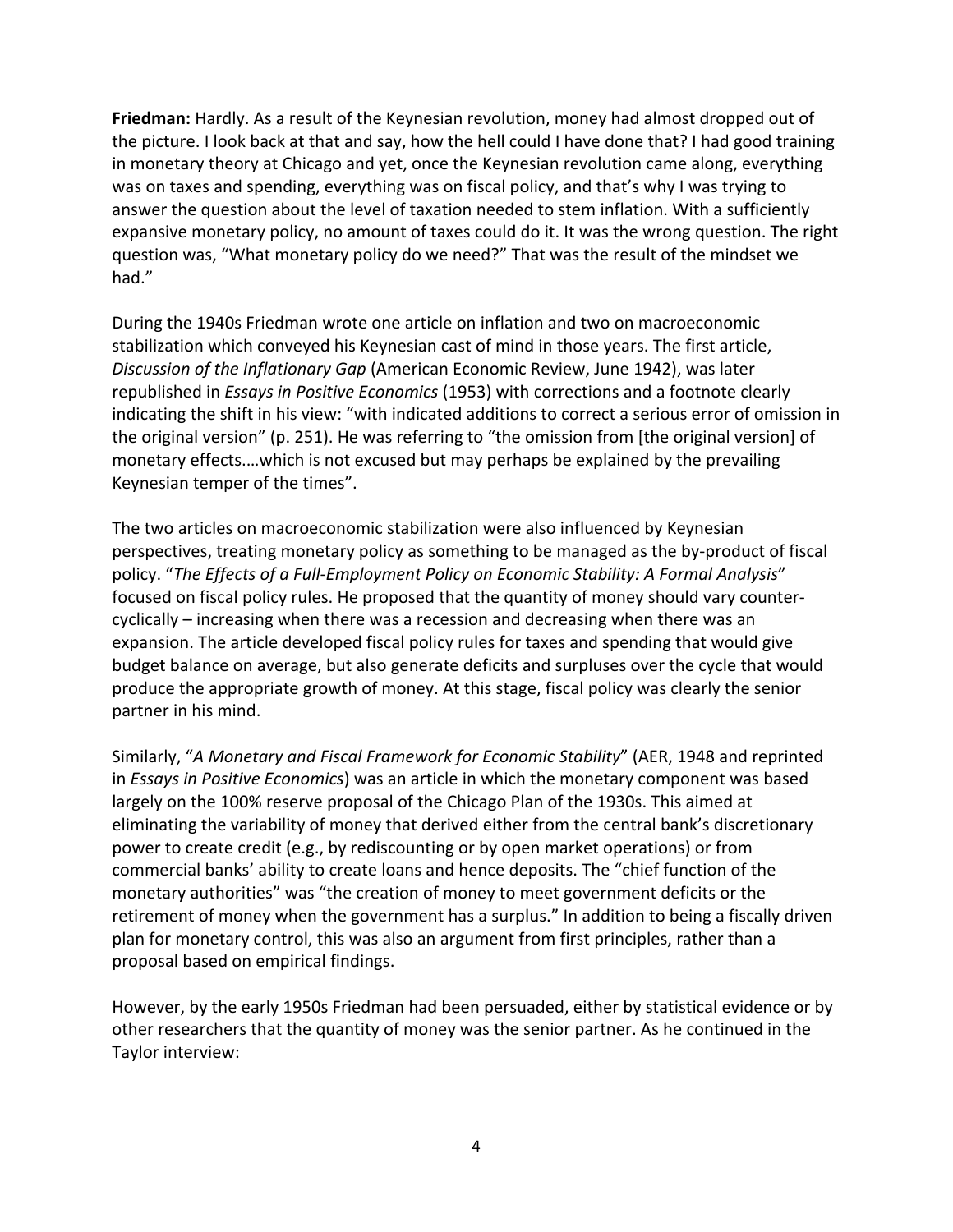**Taylor:** "Was part of the reason for the change [in your view] that the link from deficits and surpluses to changes in money growth were not so tight [as they were] with changes in the money multiplier?

**Friedman:** "Partly it was that, and partly it was that the link from fiscal policy to the economy was of no use. (…) Certainly, the argument that money plays an important role in the economy has been settled. (…) [But] I still have more extreme views about the unimportance of fiscal policy than the profession does. (…)

**Taylor:** "In looking back at these monetary versus fiscal debates, it seems that most of your articles are empirical rather than theoretical. Macroeconomic models appear sometimes, but they are not the main focus. Would you agree with that?

**Friedman:** "I believe that one reason the work had whatever effect it has had is because it did have an empirical base. I believe that I can honestly say that I never reached a judgment about monetary or fiscal policy because of my beliefs in free markets. I believe that the empirical work is independent and honest in that sense. If fiscal policy had deserved to play a much larger role, that would have showed up in the data."

+++++++++++

These exchanges show that Friedman's early views of fiscal policy were largely in conformity with the prevailing orthodoxy, placing limited reliance on independent, empirical research<sup>2</sup>. As an ingenious analyst he was able to formulate a plausible theoretical model of the conventional or Keynesian interaction of fiscal and monetary policy, but it was a hypothesis (of countercyclical money) that he would reject just a few years later. For the remainder of his career Friedman was an economist who accepted a theory only when it was supported by empirical evidence.

In addition, he was also sceptical of large-scale econometric models. As he said in relation to time-series analysis later in the Taylor interview (p. 133), "I think the major issue is how broad the evidence is on which you rest your case. Some of the modern approaches involve mining and exploring a single body of evidence all within itself. (…) I believe that you have a more secure basis if, instead of relying on extremely sophisticated analysis of a small body of data, you rely on cruder analysis of a much *broader and wider* body of data, which will include widely different circumstances. The natural experiments that come up over a wide range provide a source of evidence that is stronger and more reliable than any single very limited body of data."3 (Emphasis added.)

<sup>2</sup> Edward Nelson has pointed out to me that Friedman's "chapter in *Taxing to Prevent Inflation* does consider the empirical importance of monetary growth, but that he is too dismissive of the evidence that he does find in that article on money. Also, while his 1940s multiplier/inflationary gap work did accept the existing Keynesian analytical framework, it did undertake empirical work within that framework." (Email to the author, XX November 2018.) <sup>3</sup> See for example, Ogus, Simon (2016). "*Episodes from Asian Monetary History – A selection of articles published in the Asian Monetary Monitor, 1977-89.*" To inject a personal note, I personally believe this explains why Friedman was an enthusiastic reader of my journal, *Asian Monetary Monitor* (1977-96) since it covered the monetary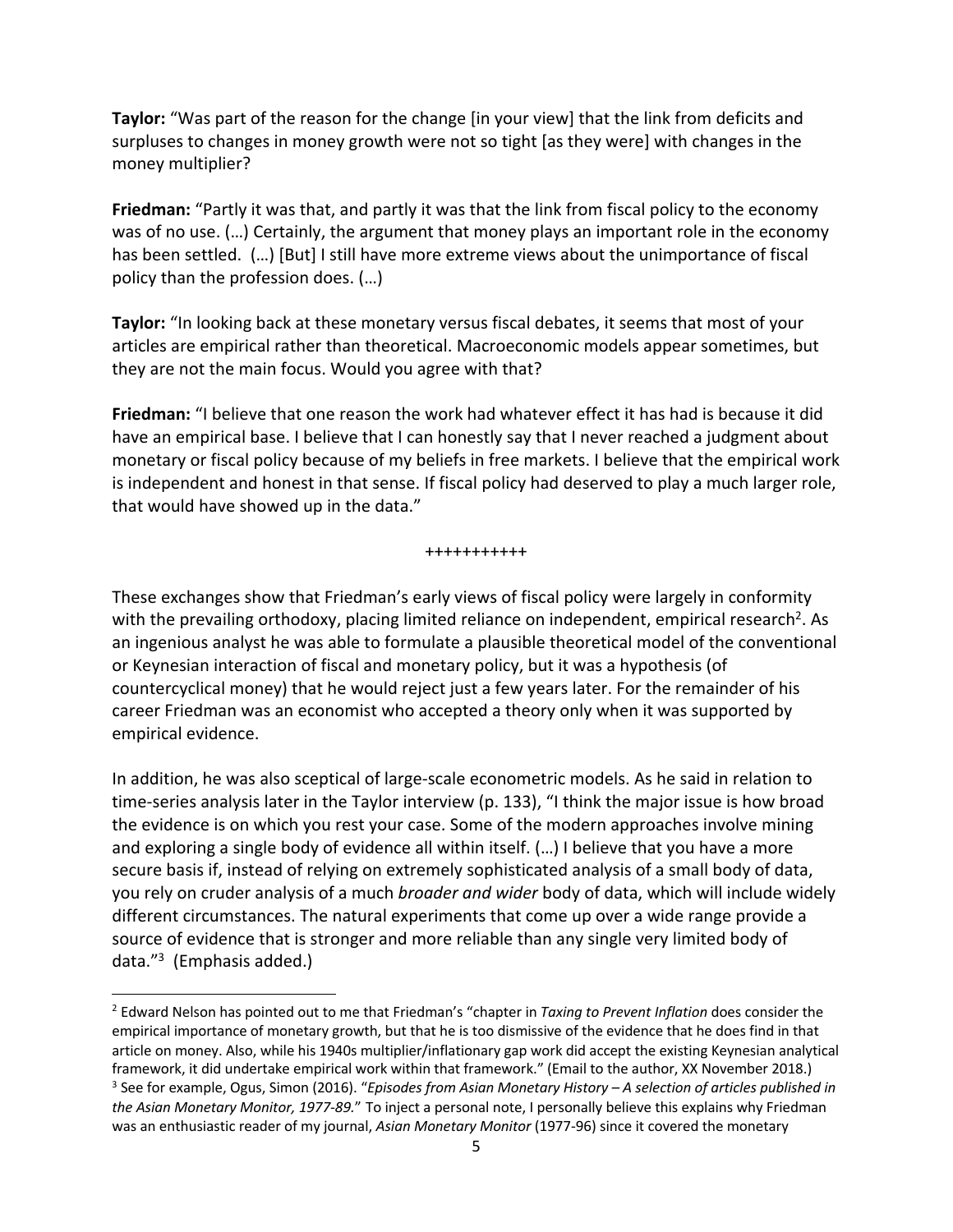### **2. Friedman's settled view on fiscal policy, and its interaction with monetary policy**

I wish to start this section on a personal note. I first met Milton Friedman in Tokyo in September 1969 when he gave a lecture in the auditorium of the Nihon Keizai Shimbun, Japan's leading financial newspaper (which now owns the Financial Times). As an intern at a Japanese company in Tokyo that summer I had acquired a portable Sony tape recorder, which I used to record and later transcribe his lecture.

The lecture was a life-changing event for me. First, he completely overthrew some of the core Keynesian ideas that I had learned at Edinburgh University, including the notion of a monotonically downward-sloping liquidity preference function. Second, he demonstrated the rewards – intellectual and financial -- that came from successfully combining economic theory with real world data. And third, in discussion after the lecture he provided me with a Japanese research project that would keep me occupied for four years before I left for Hong Kong, and a research agenda that would occupy me for the rest of my life. He was an inspiring teacher who I met many times in subsequent years, and somebody who – along with Alan Walters and Max Fry -- provided me with crucial intellectual backing at the height of the Hong Kong dollar crisis in 1983 when I proposed a scheme to stabilize the currency. He mentions that event in his autobiography, "*Two Lucky People*", (p.326) co-authored with his wife Rose Director Friedman, saying later that he had enjoyed a "ringside seat" during the currency crisis. We remained firm friends thereafter until his death in 2006.

In his 1969 lecture in Tokyo Friedman set out a definitive analysis of the relative roles of monetary and fiscal policy in the United States over the period 1961-69, building on the debate he had had with Walter Heller less than a year previously<sup>4</sup>. His approach was to divide the decade into four distinct monetary and fiscal episodes. In addition to giving an account of what happened in terms of both fiscal and monetary policy in each period, he also asked the question for each episode, which policy dominated? Was fiscal policy the dominant partner, or was monetary policy the dominant player? The way he set out the history was so compelling that it was difficult to do anything except come to a clear-cut conclusion based on the evidence. He convincingly showed that if fiscal policy was either expansionary or contractionary, it was not at all clear what the outcome would be without also knowing what had happened to monetary policy. However, if monetary policy was either expansionary or contractionary, that was enough to explain broadly how the securities and asset markets, the economy and later inflation would behave.

My purpose here is not to repeat the empirical content of that lecture, although I will provide some details of those four episodes in Figure 1 of Section 3, but rather to summarise his argument as to why fiscal policy is invariably the junior partner in any examination of the interaction of monetary and fiscal policy.

experience of many Asian economies over two decades, together with some selected episodes from Asian monetary history, providing him with exactly the kind of "*broader and wider*" evidence that he valued. See also Milton Friedman, "Friedman in China" (Hong Kong, 1990), pp. 27-29.

<sup>4</sup> Friedman & Heller (1970)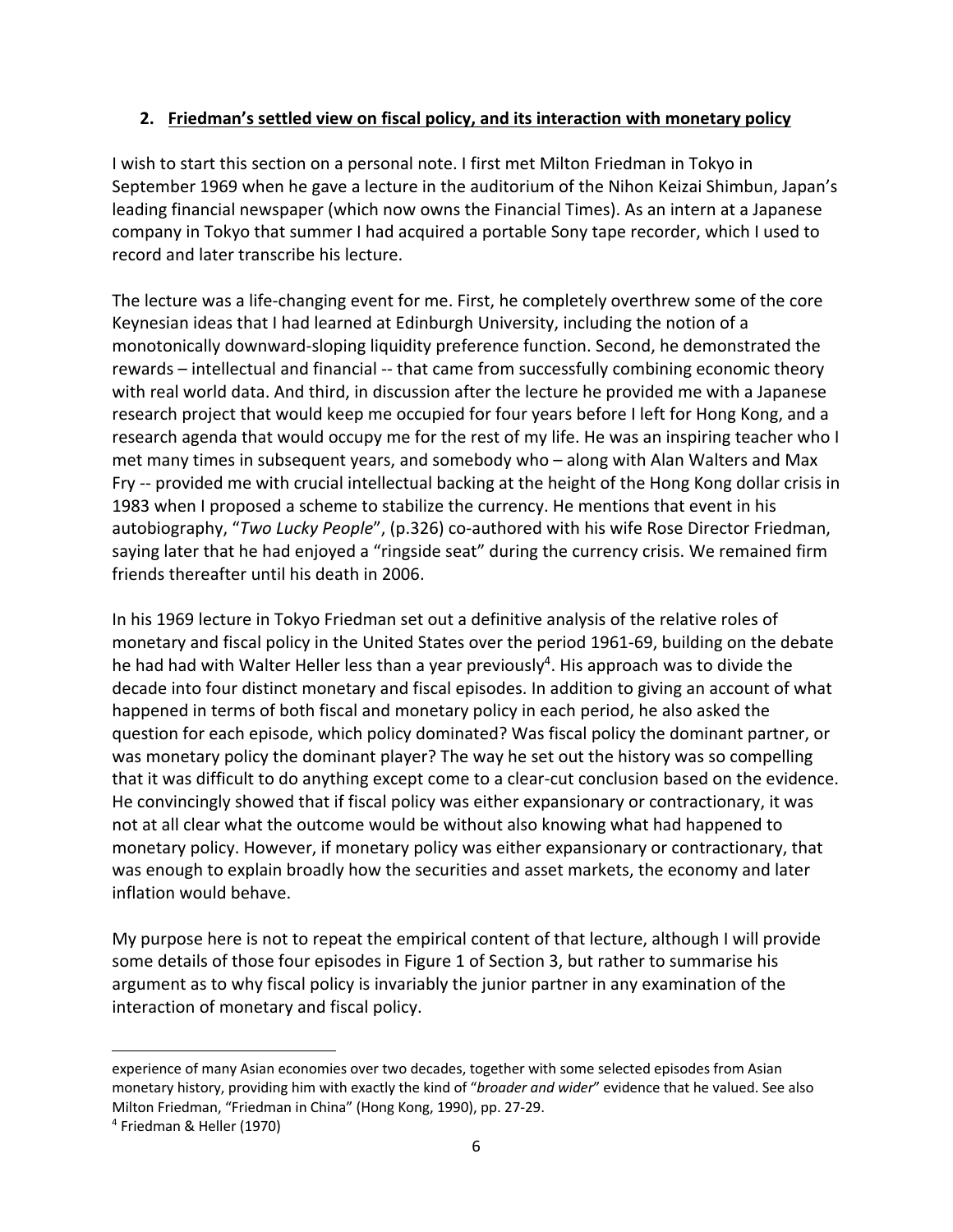One of Friedman's favoured approaches was to argue that there are only three ways to finance a budget deficit (or an increase in the budget deficit). First, the government can increase taxes, in which case individuals or firms will have less to spend, and therefore increased government spending will be offset by reduced private sector spending. Second, the government can borrow the funds, in which case there will be less funds available for private sector firms or households to borrow and invest. Third, the government or the central bank can arrange for the additional government spending (or private sector investment spending) to be financed via the central bank or through the banking system by credit creation – in effect, the printing of money. In this case it was unambiguous that total spending would rise, implying that increased fiscal spending is only stimulatory when it is financed through a sustained increase in the quantity of money. This was a position that he came to in the late 1940s or early 1950s, and a conclusion which he continuously reinforced by reference to a growing catalogue of real-world examples.

In Tokyo in 1969 Friedman presented two contrasting examples of fiscal policy: the 1963 tax cut in personal and corporate incomes and the 10% tax surcharge of 1968. Pursuing the narrative in chronological order, he first discussed the tax cut. "Enacted in 1963 it was given, by the public at large as well as by many informed economists, primary credit for the rapid expansion in the American economy which got under way in late 1962 and continued for some years thereafter". In point of fact, argued Friedman, the evidence on the tax cut was very mixed. The problem was that the rate of growth of the economy started speeding up before the tax cut took effect and continued long afterwards. In order to explain both the early expansion and the continued expansion by means of the tax cut, one must argue that the tax cut had a large part of its effect in advance through anticipations, but also had a further effect again after its implementation.

As it happened, he pointed out, "two things were going on at the same time: there was a tax cut on the one hand, but on the other the rate of growth of the quantity of money speeded up rather sharply in the middle of 1962, and this preceded, by roughly six months, the speeding up of the economy which in turn preceded the tax cut, so that from a scientific point of view the evidence of the period from 1961 to 1964 or 1965 is very mixed. There were two factors at work: on the one hand the changes in fiscal policy and on the other hand the changes in monetary policy. They were both working in the same direction, and therefore one cannot, on a simple view, determine which was primarily responsible."

In summary, Friedman's view was that while the tax cut of 1963 was potentially positive (in the view of Keynesian economists), the simultaneous acceleration of monetary growth must at least mean that any widespread acceptance of the tax cut as the major source of stimulus was open to doubt.

The next major fiscal event was the 10% tax increase of 1968. The Keynesian view that tax increases (or reductions in the budget deficit or increases in the surplus) are disinflationary while increases in government spending (or reductions in the budget surplus or increases in the budget deficit) are stimulative was so ingrained that Friedman sometimes resorted to hyperbole or polemics to counter his opponents' arguments. In Tokyo he started out with the rhetorical question: "How can it be that an increase in taxes is not anti-inflationary? Is it not the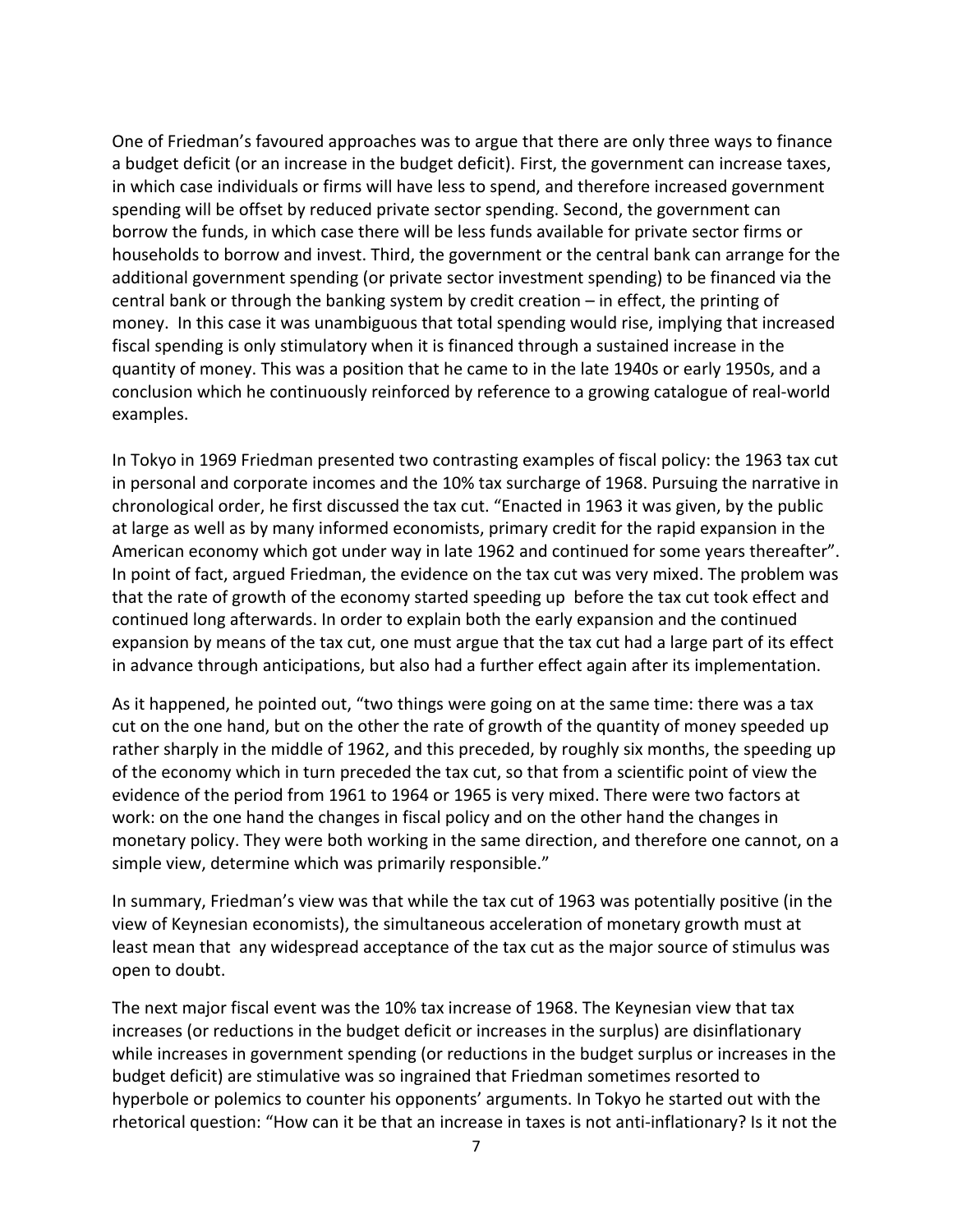most obvious thing in the world that if you raise taxes and thereby cut the incomes of taxpayers -- that they will have to reduce their spending, and that this in turn will reduce the pressure on prices? How can anybody be so foolish as to suppose anything else?"

"But then how do you explain the results (…) that I have just described? How is it that the sharp tax increase (the 10% surtax on personal and corporate income) in the middle of 1968 in the U.S. appeared to have had little effect on the pressure of spending? The answer is that the usual analysis of the tax increase of the kind that I have given is only half the story. It is true that if taxes are increased, then taxpayers have less to spend. So far as that goes, that does reduce the pressure of demand.

"But we have to look at the other side of the government's accounts. If the government continues to spend what it otherwise would have, it has to borrow less in order to finance it. If it raises \$10 billion more in taxes, it needs to get financing from other sources of \$10 billion less. If the reduction from other sources occurs because it borrows \$10 billion less, then that means that those who would have loaned funds to the government have \$10 billion more to pay their taxes, or to maintain consumption, or to lend to somebody else. Taxpayers have less; potential lenders have more. So far as that goes, there is no net effect of a tax increase on the funds available. So far as that goes the effect of the tax increase will be to lower interest rates, but it will not directly reduce spending. It will mean that people who would otherwise have loaned the funds to the government will now have to find other borrowers. In order to find other borrowers, they will have to offer slightly lower interest rates. This will induce business investors – or maybe people who want to build houses or [other capital equipment] -- to borrow the funds that otherwise would have gone to the government. The effect of the higher taxes will be lower consumption and higher capital formation – and that is precisely what happened in the last half of 1968."

In summary, Friedman considered that the 1968 tax increase was not effective in slowing aggregate demand first because the government continued to spend the funds acquired by the tax increase, while at the same time there was merely a shift in private sector spending away from consumption towards investment. However, there was also a second reason: sustained rapid monetary growth. Once again, monetary policy dominated fiscal policy.

"Of course, if the higher taxes are matched not by a reduction in borrowing from the public, but by a reduced printing of money then the situation is different. Then the tax increase is accompanied by a slower rate of monetary growth, and that will have a definitely deflationary effect. So the reason in 1968 in the United States why you had a controlled experiment was because the counterpart of the tax increase was a reduction in [private] spending but not a reduction in monetary growth. Monetary policy remained expansionary, while tax policy became contractionary. And the results were those that you would expect from the kind of theoretical analysis I just have just given – namely there was no slowdown in the rate of economic expansion, but there was a shift in the composition of output with some slowing down in the rate of consumption spending and some increase in the rate of investment spending."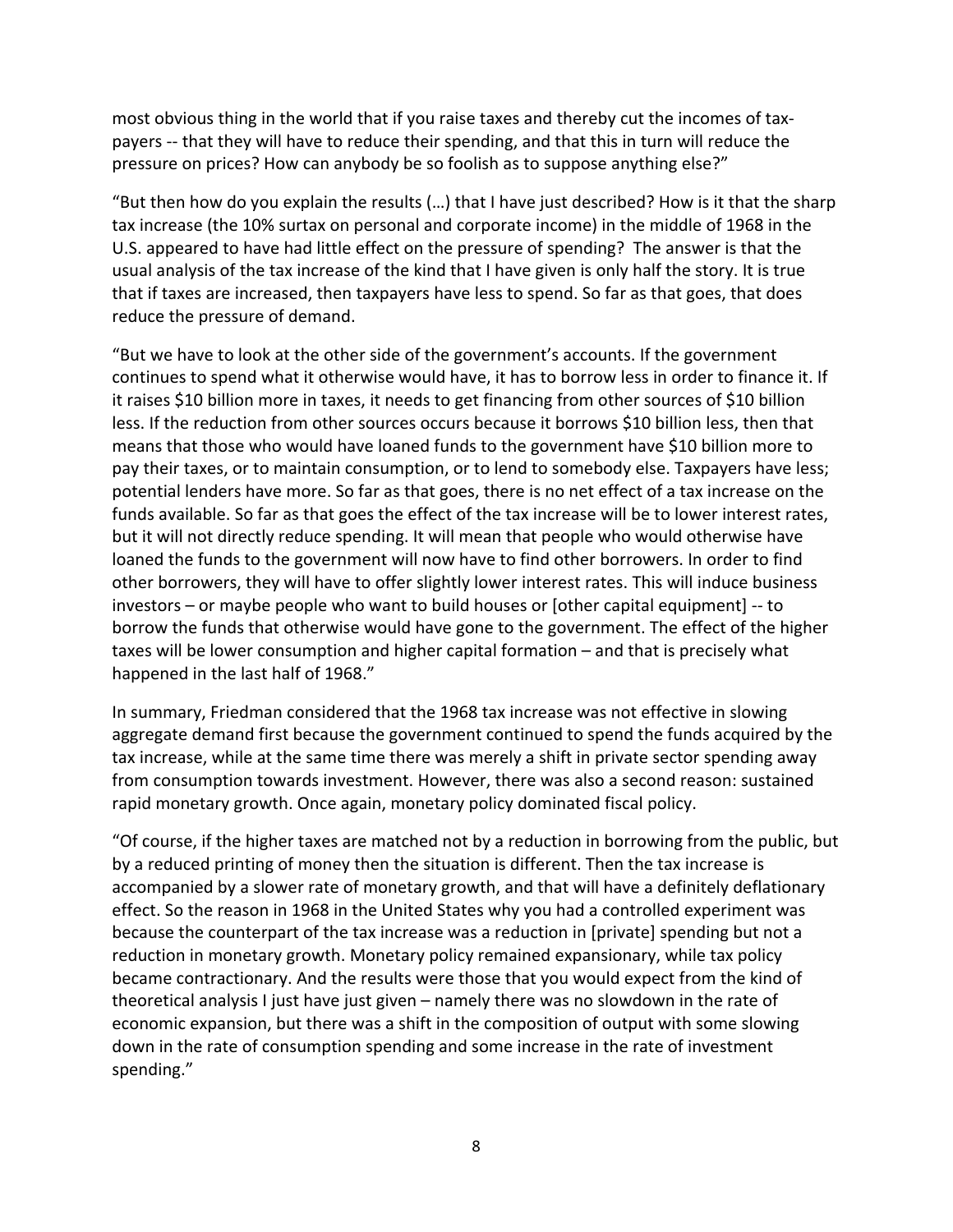Much later in his life Friedman summarised his analysis with the following challenge: "One of the things I have tried to do over the years is to find cases where fiscal policy is going in one direction and monetary policy is going in the opposite. In every case the actual course of events follows monetary policy. I have never found a case where fiscal policy dominated monetary policy and I suggest to you as a test to find a counter-example."5

I will not expand this account of Friedman's analysis of the 1960s any further except to distil his framework into four possible cases of the interaction of fiscal and monetary policy: expansionary monetary policy with either expansionary or contractionary fiscal policy, and contractionary (or restrictive) monetary policy with either expansionary or contractionary fiscal policy. Friedman's separation of these two key tools of macroeconomic policy allows us to construct a simple 2x2 matrix that contains each of these four cases.6 I am not aware that Friedman ever summarised his analysis in this format, but I have found this presentation helpful, and this idea forms the focus of the next section.

### **3. Case Studies of the Interaction of Fiscal and Monetary Policy**

Before embarking on selected case studies of the interaction of fiscal and monetary policy it is worthwhile to define the measures of monetary and fiscal policy used in this paper. On the fiscal side the preferred measure is the change in the cyclically adjusted or "structural" budget balance for each economy, meaning the change in the annual budget balance relative to potential nominal GDP – resulting from changes in tax rates, tax collections or government spending. This data is available from successive issues of the IMF's World Economic Outlook (WEO) from 1980 (in terms of level) and 1981 (in terms of annual change) for the US, UK and Japan, and for China from 1995 (level) or 1996 (annual change). Where the cyclically adjusted data is not available, budget balances relative to GDP are used. In all these instances, a stimulatory fiscal policy is represented by a series of *negative* numbers (i.e., increases in the budget deficit, or movements from a surplus to a deficit), and conversely a tight fiscal policy is represented by a shift to *positive* numbers (i.e., decreases in the budget deficit or increases in the surplus). If budget balances are not available, changes in the outstanding stock of government debt are used.

In practice this means that for case studies in the US and UK in periods after World War 2 but before 1980-81 changes in the budget balance relative to GDP are used. For the UK and Japan before World War 2 changes in the budget balance are used wherever possible, but changes in the outstanding stock of government debt -- the nearest approximation to the changes in the budget balance -- are used when other measures are not available. Deviations from this taxonomy are explained in the footnotes.

 $5$  See Snowdon and Vane (2005), p.217.

<sup>6</sup> Conceptually, the 2x2 matrix could be extended to a 3x3 format where the third element in each column and each row would be neither expansionary nor contractionary, but simply neutral. I have not done that in this paper, but if central banks become adept at managing monetary growth so that their economies enter a prolonged steady state with stable real growth and stable, low inflation, it may be worthwhile to include a third column and row in future versions of the tables shown here.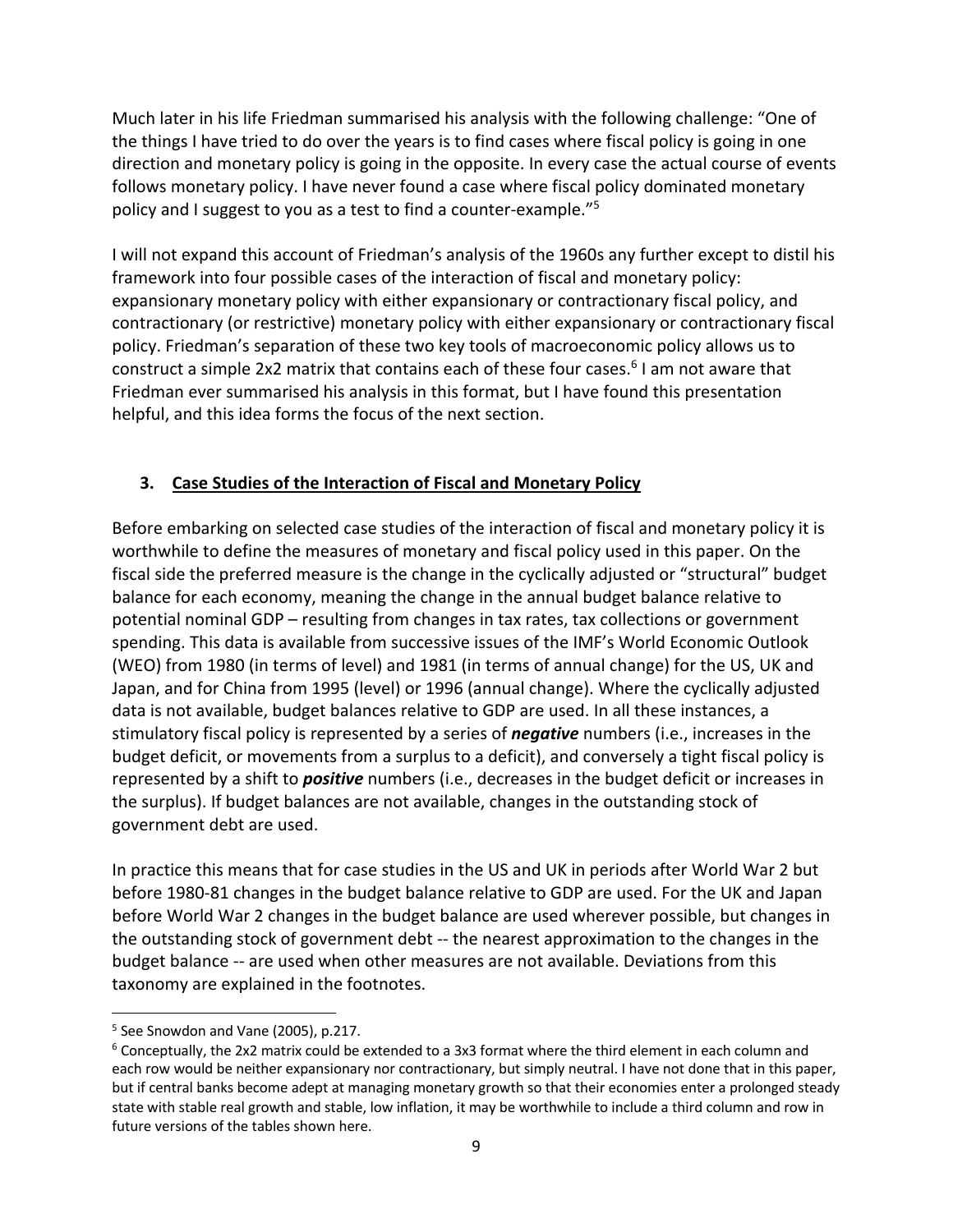On the monetary side we adopt Friedman's view of monetary policy by using the rate of growth of broad money on a year-on-year basis as the appropriate metric – not changes in interest rates. The use of year-on-year changes of money growth is consistent with Friedman's view that it requires a sustained change in the rate of broad monetary growth to have any substantial impact on the economy or inflation. Again, any deviations from this procedure are explained in the footnotes.

#### **Illustrations from the USA in the 1960s (Figure 1)**

Taking the subject of Friedman's 1969 Tokyo lecture on the evolution of fiscal and monetary policy in the US in the 1960s, I have separated each episode that he discussed into four distinct cells in the matrix in Figure 1. Fortuitously there was one case of each type (Cases A, B, C and D) during the decade, and even more remarkably they occurred chronologically in that order. When monetary and fiscal policy were each acting in the same direction (Cases A & D in the matrix) the outcome was straightforward. The test cases were B and C where monetary and fiscal policy were operating in opposite directions.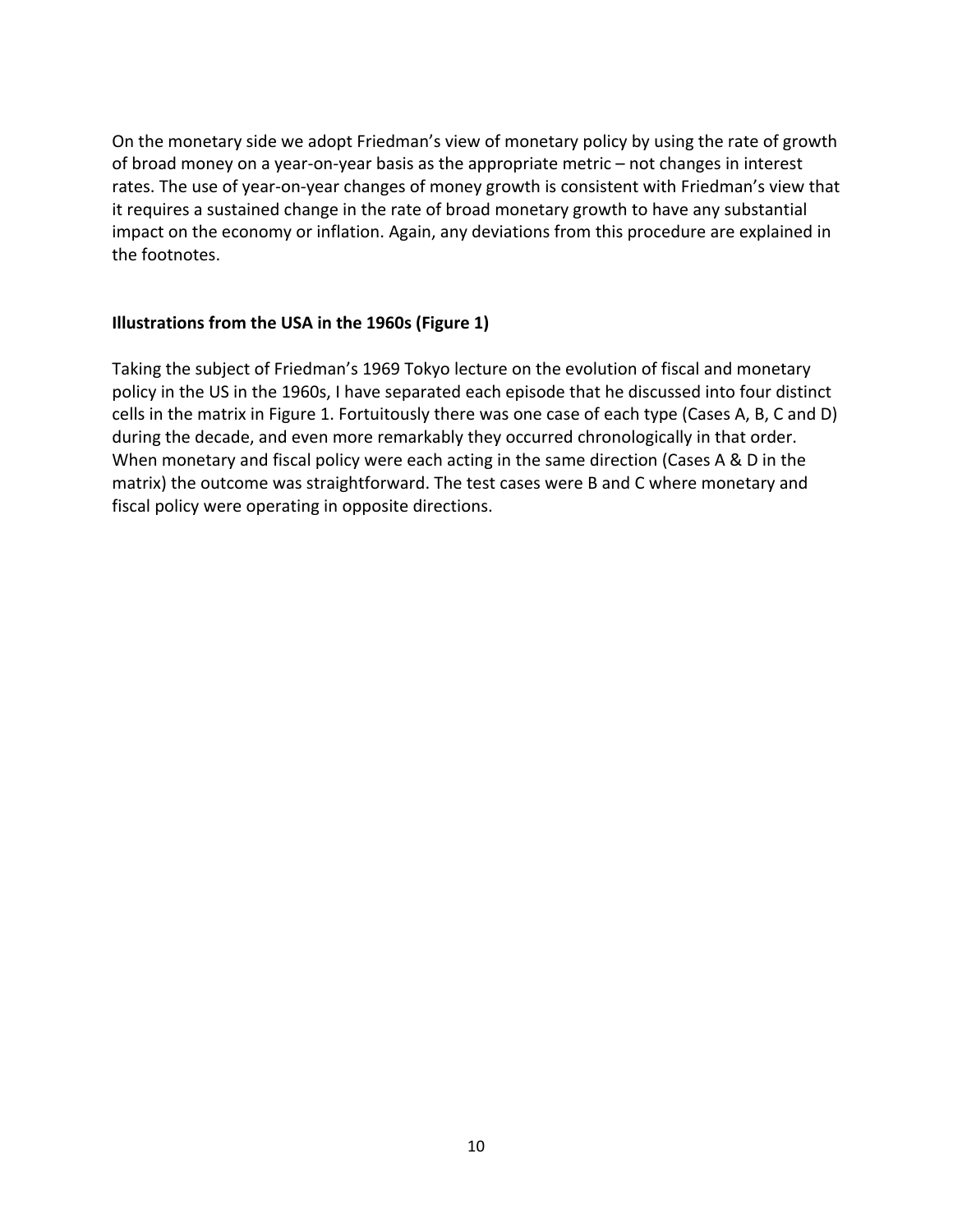### **Figure 1: The Interaction of Fiscal and Monetary Policy: The United States during the 1960s**

|                                                                                                                                                                                                         | <b>MONETARY POLICY</b>                                                                                                                                                                                                                                                                                                                                                                   |                                                                                                                                                                                                                                                                                                                                                                                                                              |
|---------------------------------------------------------------------------------------------------------------------------------------------------------------------------------------------------------|------------------------------------------------------------------------------------------------------------------------------------------------------------------------------------------------------------------------------------------------------------------------------------------------------------------------------------------------------------------------------------------|------------------------------------------------------------------------------------------------------------------------------------------------------------------------------------------------------------------------------------------------------------------------------------------------------------------------------------------------------------------------------------------------------------------------------|
| <b>FISCAL</b>                                                                                                                                                                                           | <b>Expansionary</b>                                                                                                                                                                                                                                                                                                                                                                      | Contractionary                                                                                                                                                                                                                                                                                                                                                                                                               |
| <b>POLICY</b>                                                                                                                                                                                           |                                                                                                                                                                                                                                                                                                                                                                                          |                                                                                                                                                                                                                                                                                                                                                                                                                              |
| <b>Expansionary</b>                                                                                                                                                                                     | Case A, 1964 Tax Cut<br><b>Fiscal Policy: Deficits to fund</b><br><b>Great Society Programs and</b><br>the Vietnam War from 1964.<br>Change in Budget Balance:<br>1963<br>1964<br>1965<br>+0.7% -0.3% +0.6%<br><b>Monetary Acceleration: M2 %</b><br>Jul 60 Feb 61 Nov 63 Apr 65<br>8.8%<br>8.4%<br>3.0% 6.0%<br><b>Outcome: Economic recovery</b><br>from recession of 1960-61.         | <b>Case B, 1967 Economic Slowdown</b><br>or Mini-Recession<br>Fiscal Policy: Budget deficit widened to 4.6%<br>of GDP in 1967.<br>Change in Budget Balance:<br>1966<br>1967<br>$-1.7%$<br>$-0.2%$<br><b>Monetary Deceleration:</b><br>Jan 67<br>Apr 66<br>M <sub>2</sub><br>7.8%<br>4.2%<br><b>Outcome:</b> Despite increased fiscal deficit,<br>economy slowed significantly.                                               |
| <b>Contractionary</b>                                                                                                                                                                                   | <b>Case C, Temporary 10%</b><br><b>Tax Surcharge, 1968</b><br>Fiscal Policy: higher personal<br>and corporate income taxes,<br>effective until June 30, 1969.<br>Change in Budget Balance:<br>1968<br>1969<br>+0.8%<br>$+1.1%$<br><b>Monetary Acceleration:</b><br>Feb 69<br>Jun 67<br>4.2%<br>7.8%<br>M <sub>2</sub><br><b>Outcome: Despite tightening</b><br>budget, economy expanded. | Case D, Recession of 1969-70<br>Fiscal Policy: Budget deficit narrowed in<br>1968-69, only widening after the economy<br>entered recession in December 1969.<br>Change in Budget Balance:<br>1968<br>1969<br>1970<br>$+1.1%$<br>$-2.3%$<br>$+0.8%$<br><b>Monetary Deceleration:</b><br>Feb 69<br><b>Mar 70</b><br>2.2%<br>7.8%<br>M2<br>Outcome: Despite wider fiscal deficit, M2<br>growth plunged, and recession followed. |
| Data sources: Fiscal policy is measured by the change in the budget balance as a percentage of GDP,<br>using OECD data extracted from Refinitiv Datastream. Negative figures (an increase in government |                                                                                                                                                                                                                                                                                                                                                                                          |                                                                                                                                                                                                                                                                                                                                                                                                                              |

expenditure relative to revenue) indicate a net stimulus in Keynesian terms. Following Friedman, monetary growth refers to percentage rates of change of M2 over the preceding year. Source: FRED, Federal Reserve Bank of St Louis, website as at 23 October 2018.

The outcomes of cases B and C in Figure 1, both drawn from Friedman's 1969 lecture, were decisive: in each case monetary policy proved more powerful than fiscal policy for macroeconomic outcomes. His analysis of the monetary and fiscal experience in the United States during the 1960s can be readily extended to cover other economies and other eras. In line with his preference for "broader and wider" evidence, Figure 2 highlights some striking cases from China, the US, the UK and Japan in different eras while Figures 3 and 4 below focus on the UK and Japan respectively. In all the case studies in Figures 2, 3 & 4, but particularly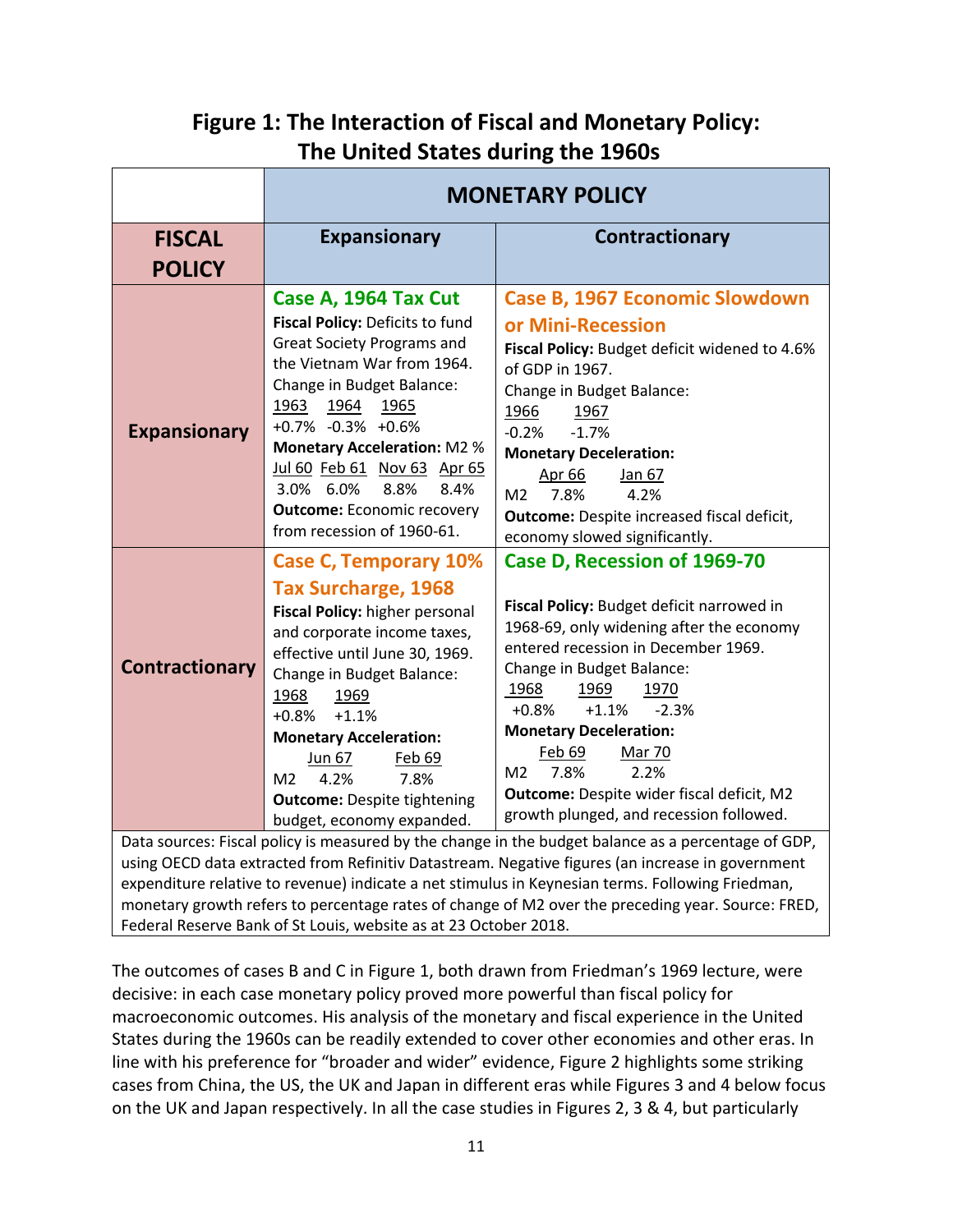Cases B & C of each matrix, the data point to the same conclusion: almost always, when monetary and fiscal policy point in opposite directions, monetary policy (i.e., money growth) has a greater impact on the macroeconomic outcomes than fiscal policy.

The remainder of Section 3 offers a brief overview of the episodes selected in Figures 2, 3 and 4. Most attention will be paid to episodes listed under Cases B & C in each case where monetary and fiscal policy were operating in opposite directions.

### **Classic Cases from Around the World (Figure 2)**

China's highly successful "fiscal stimulus" of 2008-10 (Case A in Figure 2) is of great importance to anyone interested in the Great Recession of 2008-09 and the countervailing fiscal policies implemented at the time. In contrast to many advanced, western economies which had built up considerable leverage especially in the household and financial sectors, China's economy had entered the Great Recession with those sectors in a much stronger, less leveraged position as measured by the ratios of sectoral debt-to-GDP. Accordingly, unlike those developed economies that needed to undertake an extended period of de-leveraging and balance sheet repair (and whose banks were therefore constrained in their ability to expand credit and hence money), the Chinese authorities were able to launch a strong stimulus programme starting in November 2008.

However, the interesting part of the story is that although the central government of China announced a huge fiscal stimulus plan amounting to CNY 4 trillion, or 6.5% of China's GDP at the time, the central government only increased its deficit from 0.3% of GDP in 2008 to 1.8% in 2009 (according to the IMF's database of cyclically adjusted budget balances – henceforth IMF CABB). This represented a stimulatory shift of only -1.5% (Figure 2) which was almost entirely reversed in 2010 when the budget balance returned to -0.4% of GDP, a contractionary shift of +1.4%. The remainder of the boost to activity and spending came from provincial governments, many of which set up local government financing vehicles (LGFVs) to borrow from the banking system. In short, rather than funding the additional spending by taxation or borrowing, most of it was in fact financed by new credit creation from the banking system. As a result, M2 and bank credit increased enormously over the two years 2009-10. Average growth of M2 over this period was 25% p.a. compared with about 15% p.a. before the crisis (Figure 2). As Friedman would no doubt have pointed out, while fiscal policy was mildly expansionary in 2008 and 2009, monetary policy was highly expansionary. The outcome was that China's stock market doubled in 2009, there was a surge in house prices and commodity prices, together with a strong economic recovery. In addition, consumer price inflation increased from -1.8% in July 2009 to 6.5% in 2011.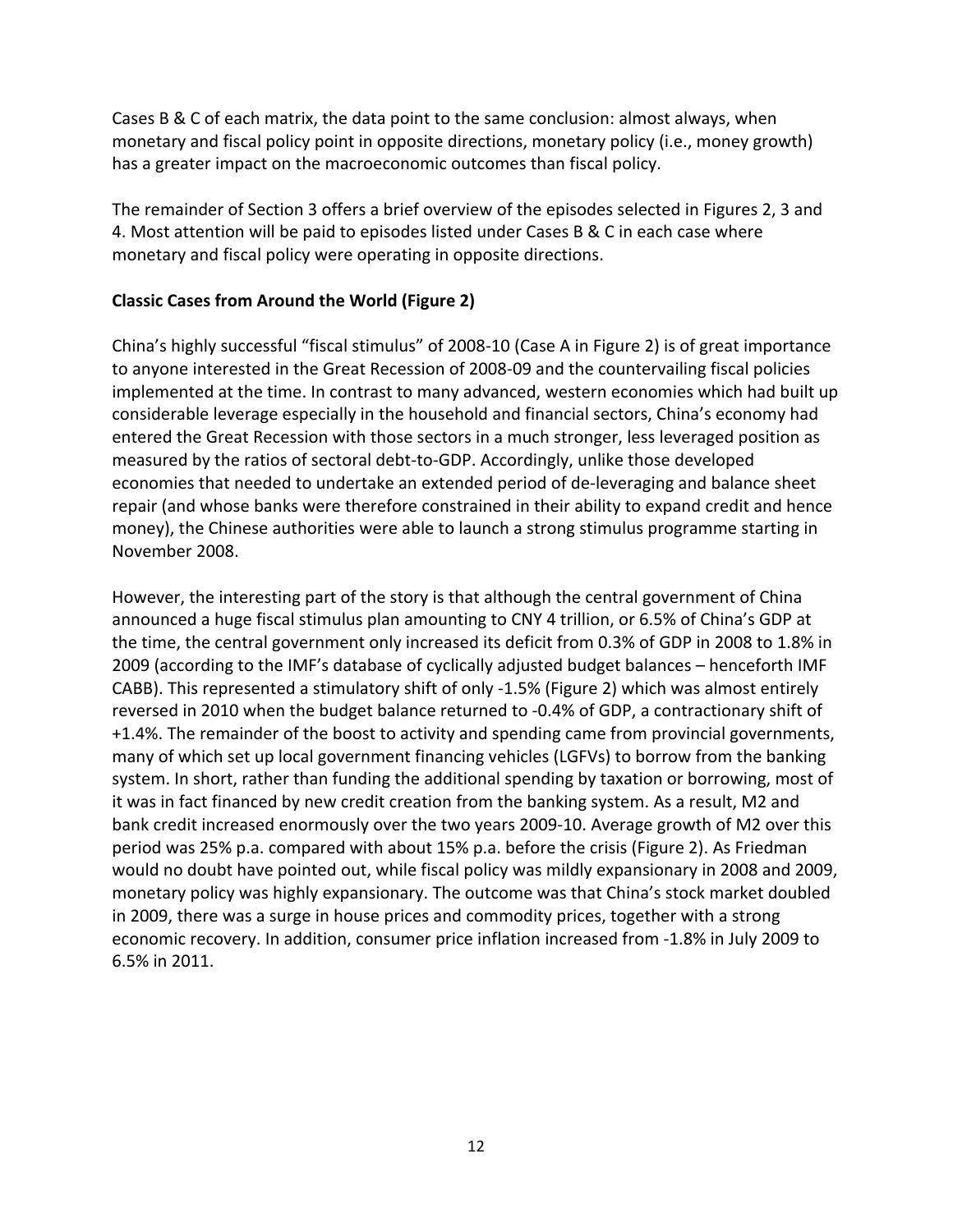|                                                                                                                                                                                                                                                                                                             | <b>MONETARY POLICY</b>                                                                                                                                                                                                                                                                                                                                                       |                                                                                                                                                                                                                                                                                                                                                                                                                                             |
|-------------------------------------------------------------------------------------------------------------------------------------------------------------------------------------------------------------------------------------------------------------------------------------------------------------|------------------------------------------------------------------------------------------------------------------------------------------------------------------------------------------------------------------------------------------------------------------------------------------------------------------------------------------------------------------------------|---------------------------------------------------------------------------------------------------------------------------------------------------------------------------------------------------------------------------------------------------------------------------------------------------------------------------------------------------------------------------------------------------------------------------------------------|
| <b>FISCAL</b><br><b>POLICY</b>                                                                                                                                                                                                                                                                              | <b>Expansionary</b>                                                                                                                                                                                                                                                                                                                                                          | <b>Contractionary</b>                                                                                                                                                                                                                                                                                                                                                                                                                       |
| <b>Expansionary</b>                                                                                                                                                                                                                                                                                         | <b>Case A, China Stimulus</b><br>2008-10<br>Fiscal Policy: China's 4,000<br>bn. yuan fiscal stimulus,<br>lasting two years.<br>Change in Budget Balance (%)<br>2008 2009 2010 2011<br>$-1.5$<br>$+1.4$<br>$-0.2$<br>$+0.3$<br>M2 Growth (% yoy):<br>2008 2009 2010<br>2011<br>16.2<br>14.7<br>29.6<br>19.5<br><b>Outcome: Rapid, strong</b><br>recovery; inflation hit 6.5%. | Case B, Reagan Tax Cuts, 1981-<br>86<br><b>Fiscal Policy: President Reagan</b><br><b>Cut Taxes and Raised Defense</b><br>Spending, 1981-86<br><b>Change in Budget Balance (%)</b><br>1981<br>82<br>84<br>83<br>85<br><u>86</u><br>$+4.6$ -0.9 -1.1 -0.6 -0.7 -0.4<br>M2 Growth (year-ave, % yoy):<br>1980 1981 1982 1983 1984<br>9.0<br>9.0<br>11.9<br>8.0<br>8.4<br><b>Outcome:</b> Though M2 did not<br>slow until 1984 & 1987, high real |
|                                                                                                                                                                                                                                                                                                             |                                                                                                                                                                                                                                                                                                                                                                              | interest rates and supply-side<br>reforms slowed inflation from<br>13.6% in 1980 to 6.2% in 1982.                                                                                                                                                                                                                                                                                                                                           |
| <b>Contractionary</b>                                                                                                                                                                                                                                                                                       | <b>Case C</b><br><b>Britain's 1931 Budget</b><br><b>Britain's 1981 Budget</b><br>For further detail, see Figure 3.                                                                                                                                                                                                                                                           | <b>Case D</b><br>Japan's Matsukata Deflation,<br>1881-85 and the "Dodge Line"<br>deflation from 1949<br>For further detail, see Figure 4.                                                                                                                                                                                                                                                                                                   |
| Data sources: Chinese and US fiscal data show changes in cyclically adjusted budget balances (CABB)<br>as % of GDP, using the IMF's World Economic Outlook database (October 2008 and October 2018<br>editions). A negative change indicates stimulatory fiscal policy. Following Friedman, monetary growth |                                                                                                                                                                                                                                                                                                                                                                              |                                                                                                                                                                                                                                                                                                                                                                                                                                             |

### **Figure 2: The Interaction of Fiscal and Monetary Policy: Classic Cases from Around the World**

Reserve Bank of St Louis's FRED database, as of November 2018. By contrast, the story in many of the highly leveraged, developed economies after the 2008-09 crisis such as the US and UK was very different. In these economies, despite budget deficits expanding to 10% of GDP and more, despite interest rates being lowered to almost zero, and

despite large amounts of quantitative easing or QE (initially in the US and the UK), the

refers to percentage year-on-year rates of change of M2. The source for China's M2 is the Federal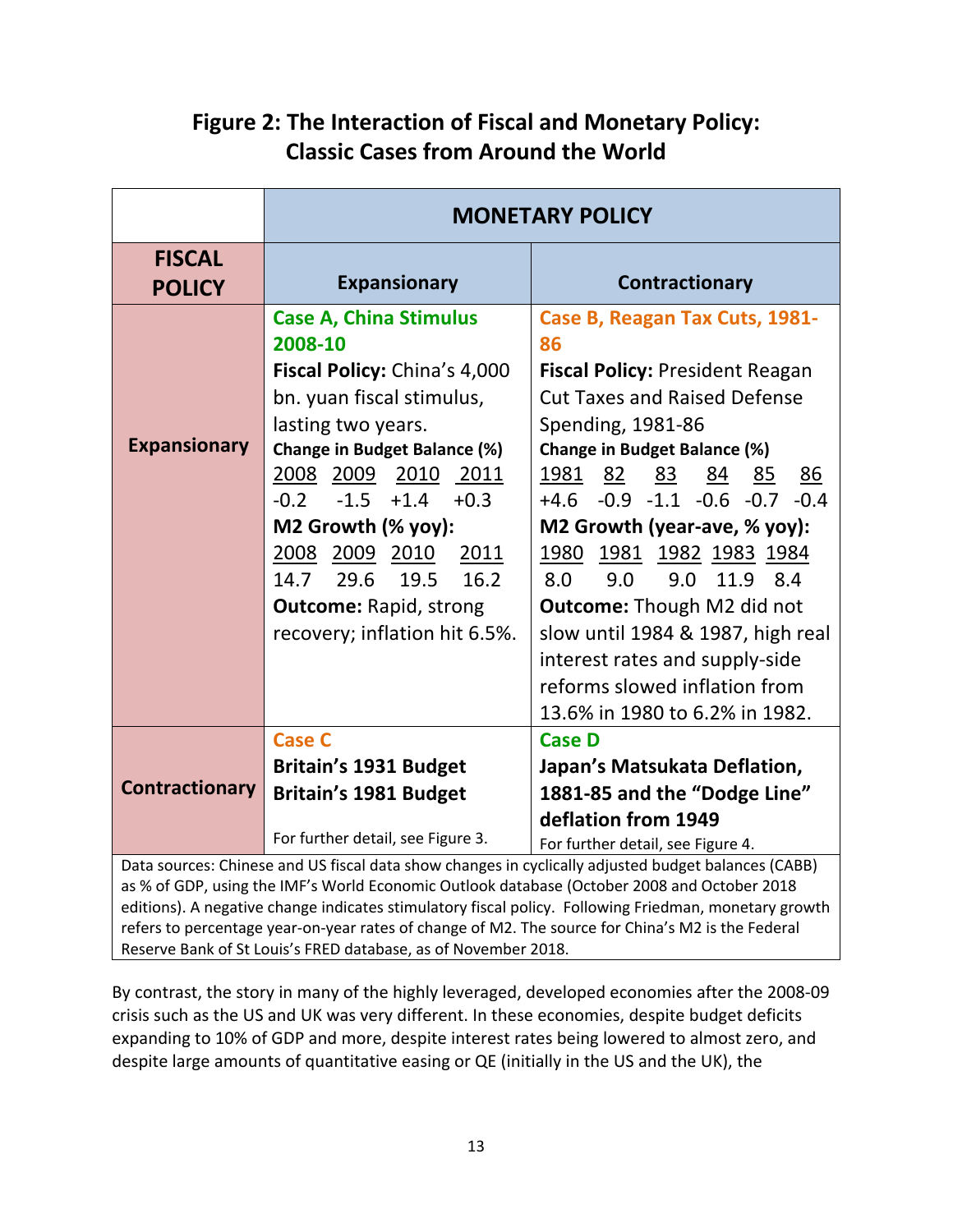recoveries proved to be universally sub-par.<sup>7</sup> The crucial difference between the US, the UK, Japan and other developed economies and China was that none of the former experienced the kind of sustained surge in broad money growth that prompted China's recovery. In short, the lack of expansionary broad money growth in the developed economies was the missing ingredient that was needed for a normal recovery. Again, as Friedman would no doubt have pointed out, circumstances combined to arrange a natural controlled experiment contrasting two very different combinations of fiscal and monetary policy in China on the one hand (Case A) and in the advanced western economies on the other (Case B). In both cases monetary policy (i.e., broad money growth) proved decisive.

Another episode selected for Case B in Figure 2 is President Ronald Reagan's policy of tax cuts and increased defense expenditure in the first half of the 1980s. The episode is interesting in the current circumstances because there are obvious parallels between his fiscal programme and President Trump's fiscal agenda. Under Reagan the budget deficit swelled from 1.6% of GDP in 1981 to 5.3% by 1986 (as measured by the IMF's CABB). At the same time, however, far from accelerating under the pressure of increased government spending, inflation fell sharply from 14.8% in March 1980 to 1.1% by December 1986. How could it be that with such a large stimulatory fiscal spending plan the inflation rate could come down so dramatically? The answer, of course, was that this was the period when Paul Volcker was Chairman of the Federal Reserve Board, and he was on a mission to raise interest rates, squeezing money and credit until inflation fell. Therefore, despite an expansionary fiscal policy, monetary policy was tight, and monetary policy dominated. Although this was a period of confusion for followers of the money supply data -- including Friedman himself – due to significant deregulation of the financial system and the introduction of NOW (Negotiable Order of Withdrawal) and new "sweep" accounts, the results in terms of inflation were unambiguous. Tight money had brought down inflation -- even in the face of a highly expansionary fiscal policy.

### **Cases from British Financial History (Figure 3)**

Case A in Figure 3 presents some key statistics on British fiscal and monetary policy during the years of the "Barber Boom" in the early 1970s. The prime minister Edward Heath and his Chancellor of the Exchequer, Sir Anthony Barber, pursued both an expansionary fiscal policy with widening budget deficits together with highly expansionary monetary growth (for details, see Figure 3). Facilitated by a major liberalisation of the banking system following a Bank of England report entitled "Competition and Credit Control" (May 1971), this led to very strong growth of bank lending, much of it to speculative property concerns, and therefore extremely rapid broad money growth exceeding 20% p.a. in 1972 and 1973. The boom inevitably proved unsustainable, with a deteriorating external balance of payments account and high inflation, ending in the deepest post-war recession up to that date. Statistically it would be hard to differentiate which was the dominant partner in the boom – fiscal or monetary policy – but when contrasted with Case B-type episodes in which monetary growth did not accelerate

 $<sup>7</sup>$  Japan after 1990 and the Matsukata deflation along with the Dodge Line will be discussed in the section covering</sup> Figure 4 below.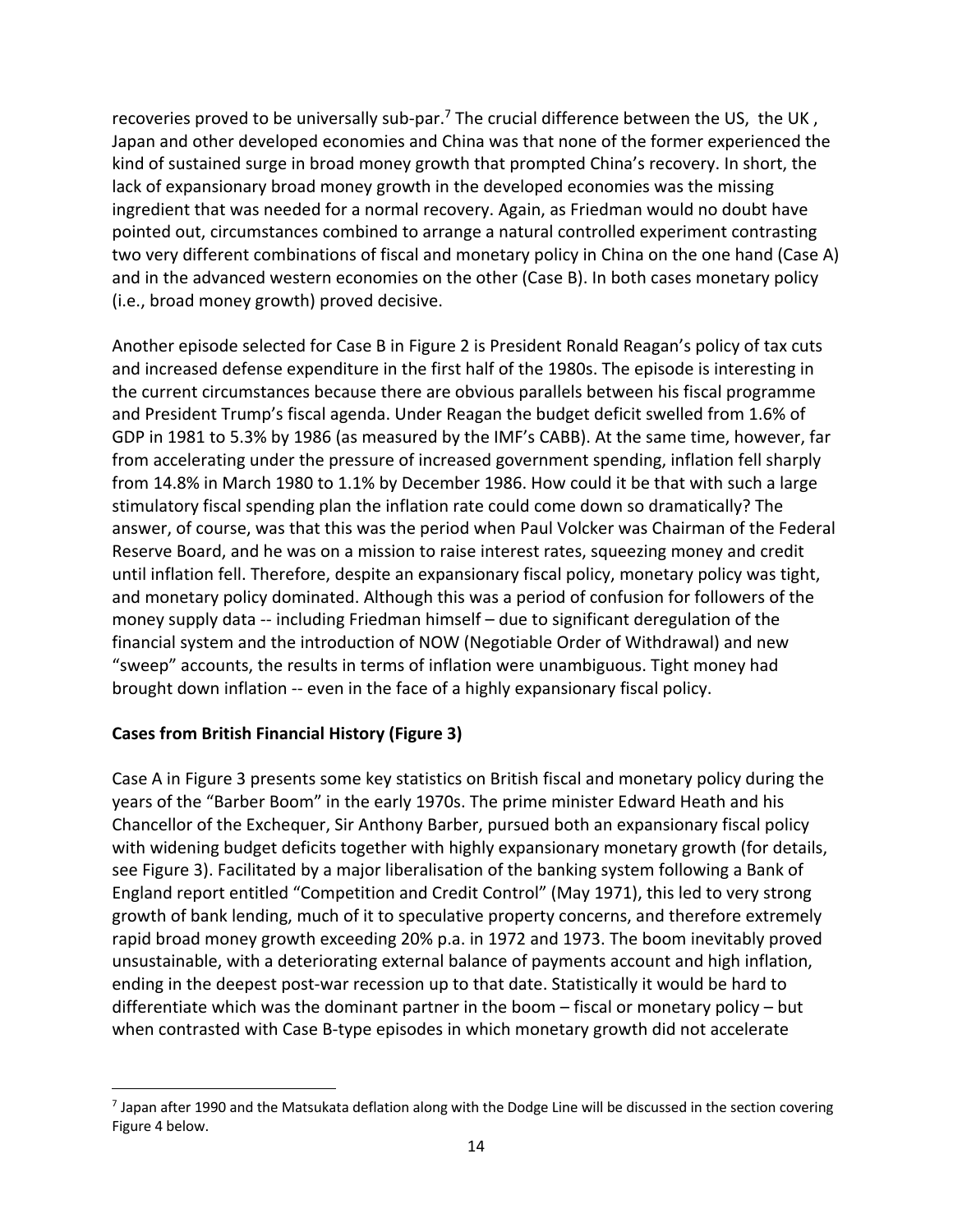despite large fiscal deficits, the implication is that without monetary expansion the boom would have been far less exuberant.

Case B, Alistair Darling's budgetary response to the Great Recession of 2008-09, is an example of the policy mix in the developed economies after 2008 that did not work as well as China's Case A-type policy in Figure 2, discussed above. The reason was that although there was a substantial fiscal "stimulus" in the UK (see Figure 3), there was also a complete absence of any stimulus on the monetary side – at least in terms of growth of the broad quantity of money. The juxtaposition in time of the two plans – in China and the UK respectively – makes a striking contrast between Case A in Figure 2 and Case B in Figure 3.

Cases Ci and Cii in Figure 3 feature two controversial and much-discussed episodes from British financial history – the 1931 budget of the Labour Party's then Chancellor of the Exchequer Philip Snowden and the famous – or infamous – 1981 budget of Geoffrey Howe under the first Conservative government of Margaret Thatcher. Both budgets were much tighter in terms of their squeeze on government spending and in their supposed impact on private sector spending than supporters in the two respective political parties had hoped.

Although Keynesian arguments were used to support increased public sector spending as a means of boosting activity and employment in the private sector, Snowden's 1931 budget ignored such arguments in favour of fiscal conservatism. He opposed radical, expansionary policies to counter the Great Depression and refused to adopt protectionist tariffs. Instead, he pursued a fiscal squeeze at home and orthodox trade policies abroad in the face of recession and deteriorating government finances. He cut unemployment benefits and reduced public sector pay, leading to riots in the streets and a mutiny among sailors of the Royal Navy at Invergordon in Scotland. Nevertheless, the fiscal measures were not especially restrictive in terms of the budget balance (see Figure 3, Case Ci).Indeed, given that Snowden's budget decisions were occurring against the backdrop of the onset of the Great Depression, it is not surprising that the budget deficit widened as a percentage of GDP in 1931 from 1.5% to 2.4%.

On the monetary side broad money growth was 5% in 1930, falling to -3% in 1931, but surged to 10.7% in 1932. In addition, the 28% devaluation of sterling relative to the US dollar in September 1931 from an average of \$4.86 in 1930 to an average of \$3.50 in 1932 -- after Britain left the gold standard in September 1931 -- doubtless acted as a stimulus to the exporting sector, even if it raised the price of imports for domestic consumers and businesses. The net result, as we saw in the case of the US surtax in 1968, was that monetary ease overcame fiscal tightness or Treasury orthodoxy; Britain was far less impacted by the Great Depression than the US.

These decisions and their immediate political and economic impact triggered a split in the cabinet – ultimately resulting in the fall of the Labour government later in the same year. Although Snowden (and Prime Minister Ramsay MacDonald) survived politically, winning reelection in a "National" coalition administration, he was widely excoriated for his adherence to liberal, Gladstonian policies and was branded a traitor to Labour's cause.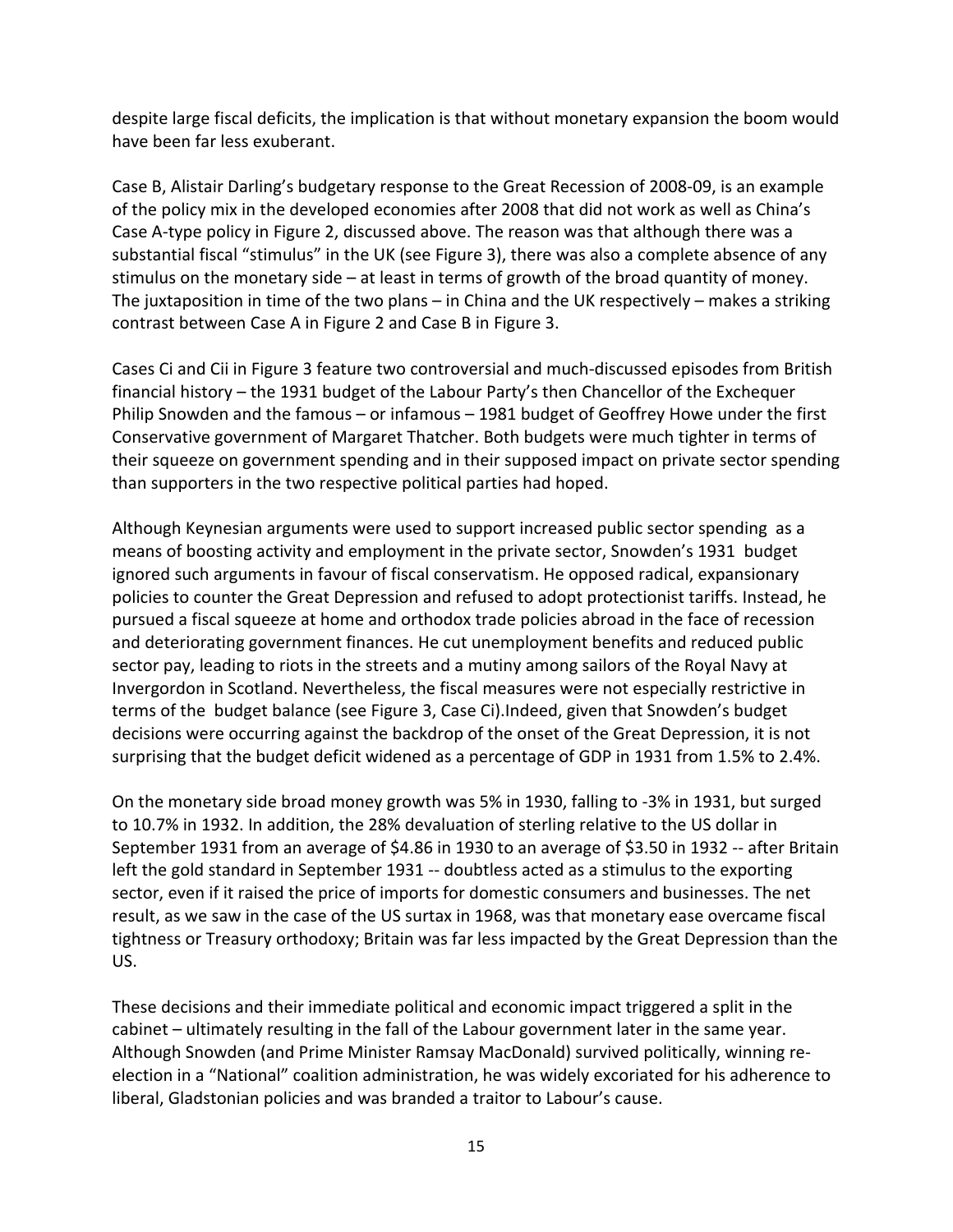## **Figure 3: The Interaction of Fiscal and Monetary Policy: Cases from British History**

|                       | <b>MONETARY POLICY</b>                                                                                                                                                                                                                                                                                                                                                                                                                                                                                                                                                                                                                                                             |                                                                                                                                                                                                                                                                                                                                                                                                                                                                                            |
|-----------------------|------------------------------------------------------------------------------------------------------------------------------------------------------------------------------------------------------------------------------------------------------------------------------------------------------------------------------------------------------------------------------------------------------------------------------------------------------------------------------------------------------------------------------------------------------------------------------------------------------------------------------------------------------------------------------------|--------------------------------------------------------------------------------------------------------------------------------------------------------------------------------------------------------------------------------------------------------------------------------------------------------------------------------------------------------------------------------------------------------------------------------------------------------------------------------------------|
| <b>FISCAL</b>         |                                                                                                                                                                                                                                                                                                                                                                                                                                                                                                                                                                                                                                                                                    |                                                                                                                                                                                                                                                                                                                                                                                                                                                                                            |
| <b>POLICY</b>         | <b>Expansionary</b>                                                                                                                                                                                                                                                                                                                                                                                                                                                                                                                                                                                                                                                                | Contractionary                                                                                                                                                                                                                                                                                                                                                                                                                                                                             |
| <b>Expansionary</b>   | Case A, Barber Boom,<br>1971-73<br>Fiscal Policy: Larger deficits<br>Change in CABB (% GDP):<br>1970 1971 1972 1973 1974<br>$0.2\% -1.8\% -1.8\% -1.3\% -1.4\%$<br><b>Monetary Acceleration (M3):</b><br>1970 1971 1972<br>1973 1974<br>12.0% 16.3% 21.7% 22.3% 10.9%<br><b>Outcome:</b> Economic boom and<br>26% inflation led to balance of<br>payments and banking crisis.                                                                                                                                                                                                                                                                                                      | <b>Case B, Global Financial Crisis,</b><br>2008-09<br>Fiscal Policy: Big deficits during deep<br>recession. Change in CABB (% GDP):<br>2008<br>2007<br>2009<br>2010<br>$-2.0\% -1.6\%$<br>$+1.5%$<br>$-0.7%$<br><b>Monetary Deceleration (M4):</b><br>2007 2008 2009 2010<br>10.6% 3.7% 1.6% 2.5%<br><b>Outcome:</b> Despite large budget deficits,<br>slow M4 growth meant the recovery was<br>weak and inflation stayed low.                                                             |
| <b>Contractionary</b> | Case C i, Snowden's 1931<br><b>Budget</b><br><b>Fiscal Policy: Classic tightening</b><br><b>Change in Budget Balance (%</b><br>GDP):<br>1930 1931 1932<br>1933<br>$-0.8\% -0.9\% +1.8\% +1.0\%$<br><b>Monetary Acceleration (M3):</b><br>1930<br><u>1931 1932 1933</u><br>5.0% -3.0% 10.7% 1.5%<br><b>Outcome: Recovery from 1932</b><br>Case C ii, Howe's 1981<br><b>Budget</b><br><b>Fiscal Policy: Tax increases</b><br><b>Change in Budget Balance (%</b><br>GDP):<br>1980 1981 1982<br><u> 1983</u><br>N/A<br>$+1.7$ $+1.6$<br>$-1.7$<br><b>Monetary Acceleration (M3):</b><br>1981 1982<br>1980<br>1983<br>17.3<br>14.0<br>12.6<br>13.2<br><b>Outcome:</b> Economy recovered | Case D, Post-WW1 Deflation,<br>1919-22 under Lloyd George<br>Fiscal Policy: Hugely contractionary after<br>wartime expenditures<br><b>Change in Budget Balance (% GDP):</b><br>1918<br>1919<br>1920<br>1922<br><u> 1921 </u><br>$+7.9$<br>$+1.5$<br>$+17.8$<br>$-1.9$<br>$+1.5$<br><b>Monetary Deceleration (M3):</b><br><u> 1918 </u><br><u>1919</u><br>1920<br>1921<br>1922<br>24.8<br>15.3<br>6.0<br>$-3.4$<br>$-9.4$<br>Outcome: Economy slumped in 1919-20<br>and deflation followed. |

Data sources: Fiscal data: IMF CABB from 1981; for episodes before 1981, data were obtained taken from the Bank of England's *Three Centuries* database where the budget balance is public sector net lending/ borrowing as a % of GDP. Monetary growth is shown as % year-on-year rates of change of M3 or M4, also sourced from the Bank of England's *Three Centuries* database.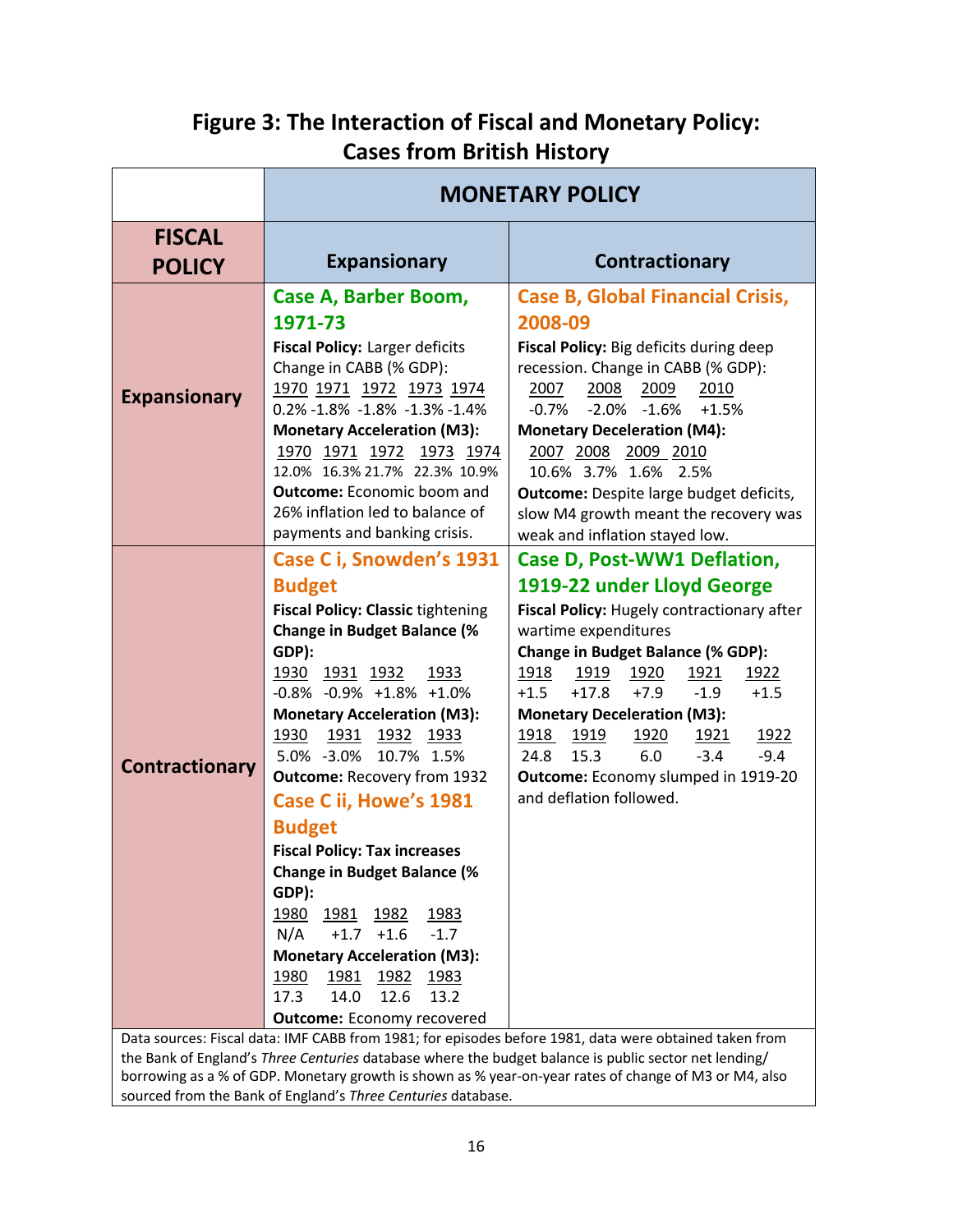Geoffrey Howe's 1981 budget (Figure 3, Case Cii) was delivered at a time when the economy had suffered seven successive quarters of decline in real GDP (from 1979 Q3 to 1981 Q1) as part of the struggle against inflation. On the monetary side, a Medium-Term Financial Strategy (MTFS) had been put in place in 1979 to ensure a gradual reduction in the rate of growth of broad money over a period of years and was starting to prove successful, even though broad money growth continued in double digits. On the fiscal side, increases in indirect taxes were imposed along with spending controls designed to achieve a lower public sector borrowing requirement (PSBR), a policy mix which flew in the face of conventional or Keynesian wisdom that the government should use fiscal spending to promote a recovery.

Confronted in 1981 with a projected £14 billion PSBR or fiscal deficit for the 1981/82 tax year, nearly twice what had been forecast in official budget documents a year earlier, Chancellor of the Exchequer Howe and his team nevertheless decided to reduce the PSBR to £10.5 billion in 1981/82, committing the government to a third successive year of austerity. This was to be accomplished on the revenue side mainly by above-inflation increases in indirect taxes (including on petrol and diesel fuels), by new, one-off taxes on the banks and on North Sea oil, and by *not* indexing personal tax allowances for inflation. (These tax increases in the midst of a recession were greeted with the newspaper headline next morning: "Howe it Hurts".) On the spending side the plan was to keep public expenditure flat in real terms, with tight controls maintained on spending by extending the coverage of "cash limits". Separately the Bank of England's Base Rate was cut by two percentage points from 14% to 12%. In the mind of policymakers, the rate cuts were only feasible because the PSBR had been reduced, making "space" for lower interest rates.

Perhaps the most famous response to this combination of fiscal tightening and monetary easing was the indignant letter from 364 disgruntled professional economists who predicted, mainly on the basis of the government's plans to narrow the fiscal deficit, and echoing criticism of the 1931 budget, that "present policies will deepen the depression, erode the industrial base of our economy and threaten its social and political stability."<sup>8</sup> Directly countering their Keynesian, "fiscalist" predictions, the economy troughed in the second quarter of 1981 and the recovery started in the third quarter, just a few weeks after the budget. By 1981 Q4 the real GDP had increased by 1.5% over the previous year, rising a further 1.8% in the year to 1982 Q4 and 4.1% in the year to 1983 Q4.

In retrospect, the British budget of 1981 is widely acknowledged to have marked the start of a sustained period of expansion for the UK economy. It also marked a turning point in the management of the fiscal deficit. On a cyclically adjusted basis the PSBR declined from an average of 4.1% p.a. between 1978/79 and 1980/81 to an average of -1.0% p.a. (i.e., a surplus of 1.0%) between 1981/82 and 1983/84. More importantly, as we have seen from Friedman's forensic separation of fiscal and monetary forces, the continued growth of the quantity of broad money (M3) played the key role in ensuring the sustained economic expansion of the 1980s. The steady reduction in the PSBR or budget deficit, though important for reducing the

<sup>8</sup> Quoted in Geoffrey Wood (2006).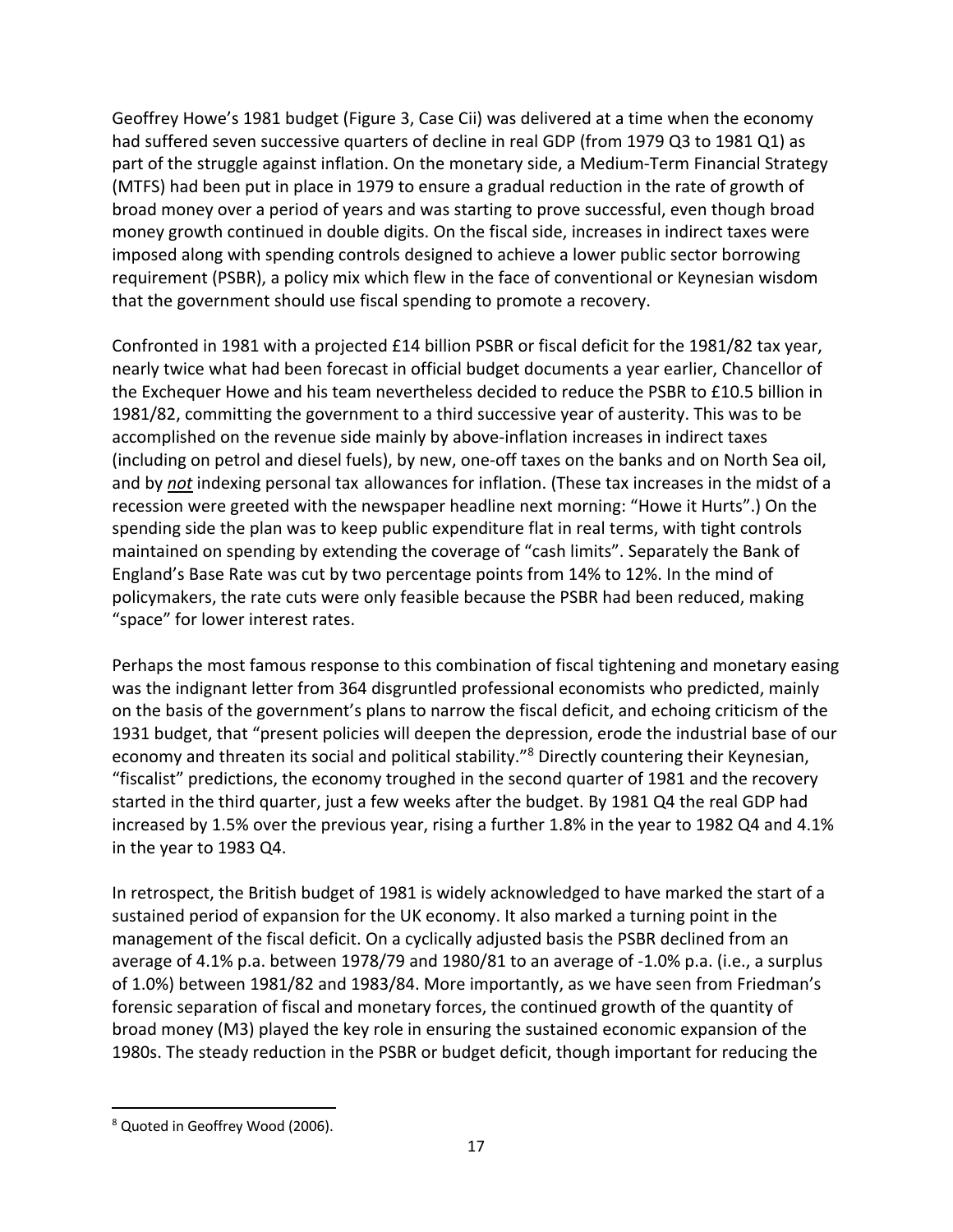role of the state in the economy, was essentially a sideshow compared with the role of monetary policy in securing stronger growth and lower inflation.<sup>9</sup>

In summary, in both the 1931 and 1981 episodes, the allegedly "tight" fiscal stance was outweighed by the underlying easing of monetary policy (i.e., money growth).

Case D in Figure 3 reports on the post-World War 1 financial squeeze in Britain that, despite some social programmes such as "homes fit for heroes" under the Addison Act, contemporaries mostly associated with budget cuts such as those recommended by the Geddes committee in 1921. However, since broad money growth was consistently decelerating from 1918 until 1922, slowing from 24.8% growth in 1918 to a 9.4% decline in 1922, both fiscal and monetary policy were contractionary. The data for Case D alone do not permit a judgment as to which policy was dominant. However, if viewed in conjunction with other cases such as Case Ci (Snowden's 1931 budget) where fiscal policy was contractionary but monetary growth was expansionary, it seems clear that it was monetary growth that made the decisive difference in the early 1920s.

### **Cases from Japanese Financial History (Figure 4)**

To conclude this survey of the interaction of fiscal and monetary policy, Figure 4 features a number of contrasting episodes from Japanese monetary and financial history.

The two episodes labelled Case Ai and Case Aii in Figure 4 (expansionary monetary and expansionary fiscal policy) both had a momentous impact on the performance of the Japanese economy in widely differing political and intellectual contexts. Finance Minister Takahashi's monetary and fiscal expansion of 1931-36 succeeded because it was based on an underlying plan that deliberately combined monetary, fiscal and exchange rate elements. His fiscal expansionism of the 1930s is sometimes credited with being the first example of the implementation of a Keynesian stimulus -- several years ahead of the publication of Keynes' *General Theory*.

Applying Friedman's analysis, however, its success was at least as much due to the monetary and exchange rate parts of the programme as to the purely fiscal part of the programme. First, after Japan left the gold standard in December 1931 (devaluing the currency by 60% against the US\$ and 44% against the British pound), the performance of exports and industrial production improved dramatically in contrast to the performances of the US or UK. Second, increased spending by the Japanese government during the Great Depression was financed directly by the Bank of Japan from November 1932 when the authorities began to sell entire issues of deficitfinancing bonds to the central bank rather

<sup>&</sup>lt;sup>9</sup> There is a considerable literature on the subject of "expansionary fiscal contractions" featuring writers such as Alberto Alesina, Francesco Giavazzi and others, but this literature mainly focuses on the question of whether cuts in government expenditure or tax increases are more beneficial for an economic recovery. The problem, however, is that even where the analysis does take into account changes in monetary policy, it does not use changes in the quantity of money as the measure of monetary policy. In Friedman's terms, overall nominal spending growth is ultimately determined by monetary growth; fiscal policy – changes in government spending or changes in taxes – only determines the division of that spending between the private and the public sectors.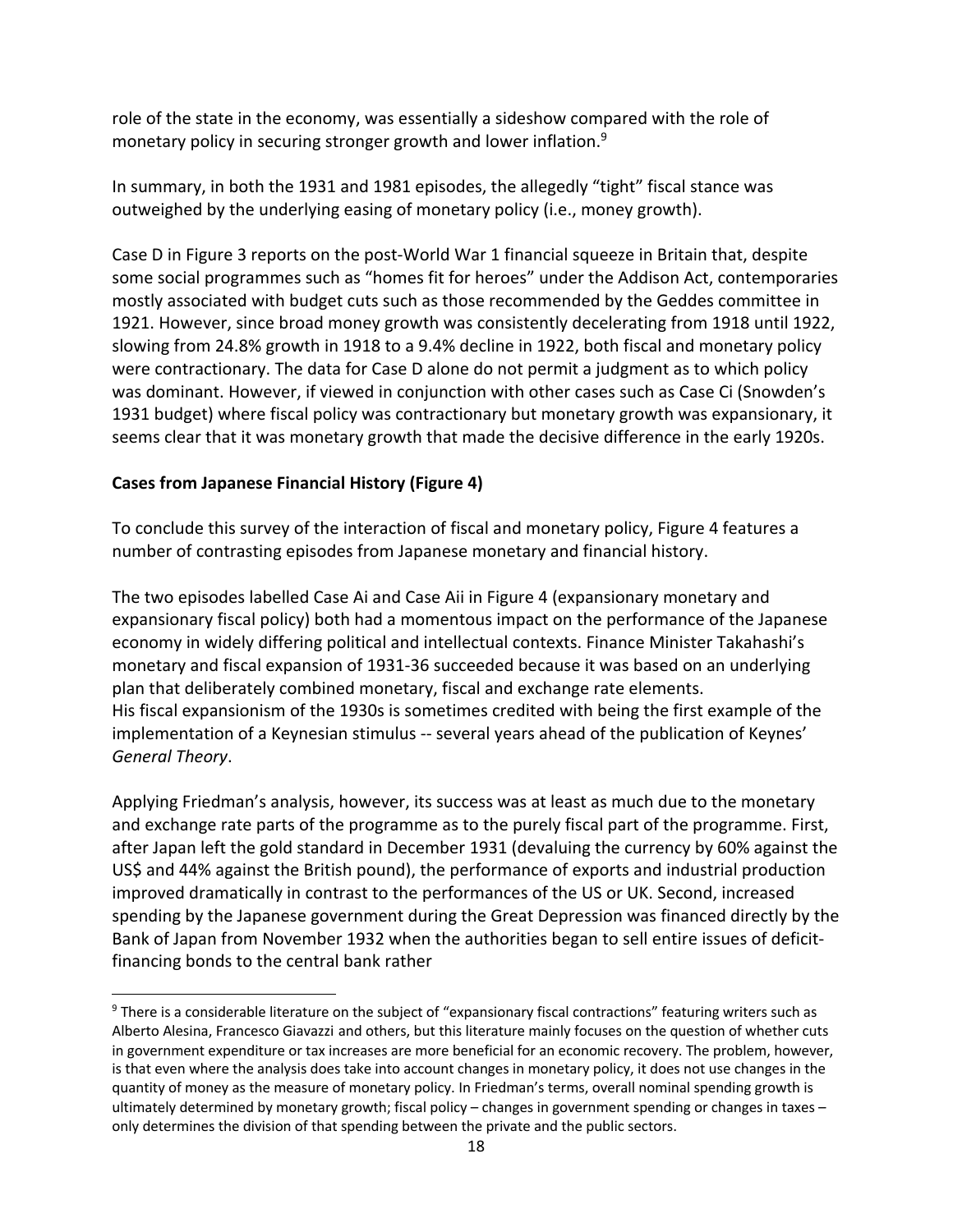# **Figure 4: The Interaction of Fiscal and Monetary Policy: Cases from Japanese History**

|                                | <b>MONETARY POLICY</b>                                                                                                                                                                                                                                                                                                                                                                                                                                                                                                                                                                                                                                                                                                                                                                                                                                                                                                    |                                                                                                                                                                                                                                                                                                                                                                                                                                                                                                                                                                                                                                                                                                                                                                                                                                                                                                                                                                                                                                                                                                                                                                                                                                                                                                     |
|--------------------------------|---------------------------------------------------------------------------------------------------------------------------------------------------------------------------------------------------------------------------------------------------------------------------------------------------------------------------------------------------------------------------------------------------------------------------------------------------------------------------------------------------------------------------------------------------------------------------------------------------------------------------------------------------------------------------------------------------------------------------------------------------------------------------------------------------------------------------------------------------------------------------------------------------------------------------|-----------------------------------------------------------------------------------------------------------------------------------------------------------------------------------------------------------------------------------------------------------------------------------------------------------------------------------------------------------------------------------------------------------------------------------------------------------------------------------------------------------------------------------------------------------------------------------------------------------------------------------------------------------------------------------------------------------------------------------------------------------------------------------------------------------------------------------------------------------------------------------------------------------------------------------------------------------------------------------------------------------------------------------------------------------------------------------------------------------------------------------------------------------------------------------------------------------------------------------------------------------------------------------------------------|
| <b>FISCAL</b><br><b>POLICY</b> | <b>Expansionary</b>                                                                                                                                                                                                                                                                                                                                                                                                                                                                                                                                                                                                                                                                                                                                                                                                                                                                                                       | Contractionary                                                                                                                                                                                                                                                                                                                                                                                                                                                                                                                                                                                                                                                                                                                                                                                                                                                                                                                                                                                                                                                                                                                                                                                                                                                                                      |
| <b>Expansionary</b>            | Case Ai, Takahashi<br><b>Reflation, 1931-36</b><br>Fiscal Policy: Govt expenditure<br>and deficits increased hugely<br>(%yoy):<br>1931<br>1933<br>1932<br>$-5.2$<br>$+32.0$<br>$+14.0$<br><b>Monetary Acceleration: BOJ</b><br>buys Govt Debt, Yen devalued<br>60%. BOJ Holdings of Govt<br>Debt, Yen mn<br>1932<br>1933<br>1931<br>JGBs 259<br>682<br>565<br>M2 -4.0% +3.6%<br>$+5.9%$<br>Outcome: Japan was the first<br>economy to recover from the<br>Great Depression.<br>Case A ii. Tanaka plan<br>to "remodel Japanese<br>archipelago", 1972-74<br>Fiscal Policy: Deficits from big<br>infrastructure projects<br>Change in Budget Balance**<br>(% GDP):<br>1970 1971 1972 1973 1974<br>0.7% -1.0% -0.8% -0.2% -0.8%<br><b>Monetary Acceleration (M2):</b><br>Nov 72 Apr 73<br><u>Jan 71</u><br>27.2%<br>17.1%<br>28.5%<br>Outcome: Asset prices surged,<br>economy boomed, inflation<br>increased to 26% in 1974. | <b>Case Bi, Deflation of the 1920s</b><br>Fiscal Policy: Balanced budgets plagued by<br>weak nominal growth; periodic stimulus<br>e.g., after Great Kanto Earthquake of 1923.<br>Govt Debt/GDP ratio (%):<br>1918<br>1923<br>1928<br>35%<br>42%<br>48%<br><b>Monetary Deceleration (% yoy):</b><br>1917-19<br>1920-30<br>+37.0% p.a.<br>M <sub>2</sub><br>$+2.1\%$ p.a.<br>Outcome: High unemployment, weak<br>wages, and deflation through 1920s.<br>Inflation:<br>1920-30<br>1917-19<br><b>WPI</b><br>+26.4% p.a.<br>$-4.4\%$ p.a.<br>$-5.0\%$ p.a.*<br>N/A<br>Tokyo RPI<br>Case B ii. Japan's Lost Decade --<br>fiscal stimulus programs after<br>the asset bubble burst, 1990<br>Fiscal Policy: Repeated large budget<br>deficits through 1990s<br>Change in CABB (% GDP):<br><u>1991 1992 1993 1994</u><br>1995 1996<br>$-2.6$<br>$-1.1$<br>$-0.2$<br>$-0.5$<br>$-1.0$<br>$-1.0$<br><b>Monetary Deceleration (average % yoy):</b><br>1988-90<br>1991-97<br>M <sub>2</sub><br>10.9% p.a.<br>2.4% p.a.<br><b>Outcome:</b> Despite numerous fiscal<br>stimulus plans and 0% interest rates,<br>economy remained weak and experienced<br>deflation. Deleveraging and loss of risk<br>appetite kept M2 money growth rate low.<br>* Tokyo Retail Price Index average annual % change is for 1923-30. |
|                                |                                                                                                                                                                                                                                                                                                                                                                                                                                                                                                                                                                                                                                                                                                                                                                                                                                                                                                                           | ** Measured as change in public sector balance from Flow of Funds (BOJ).                                                                                                                                                                                                                                                                                                                                                                                                                                                                                                                                                                                                                                                                                                                                                                                                                                                                                                                                                                                                                                                                                                                                                                                                                            |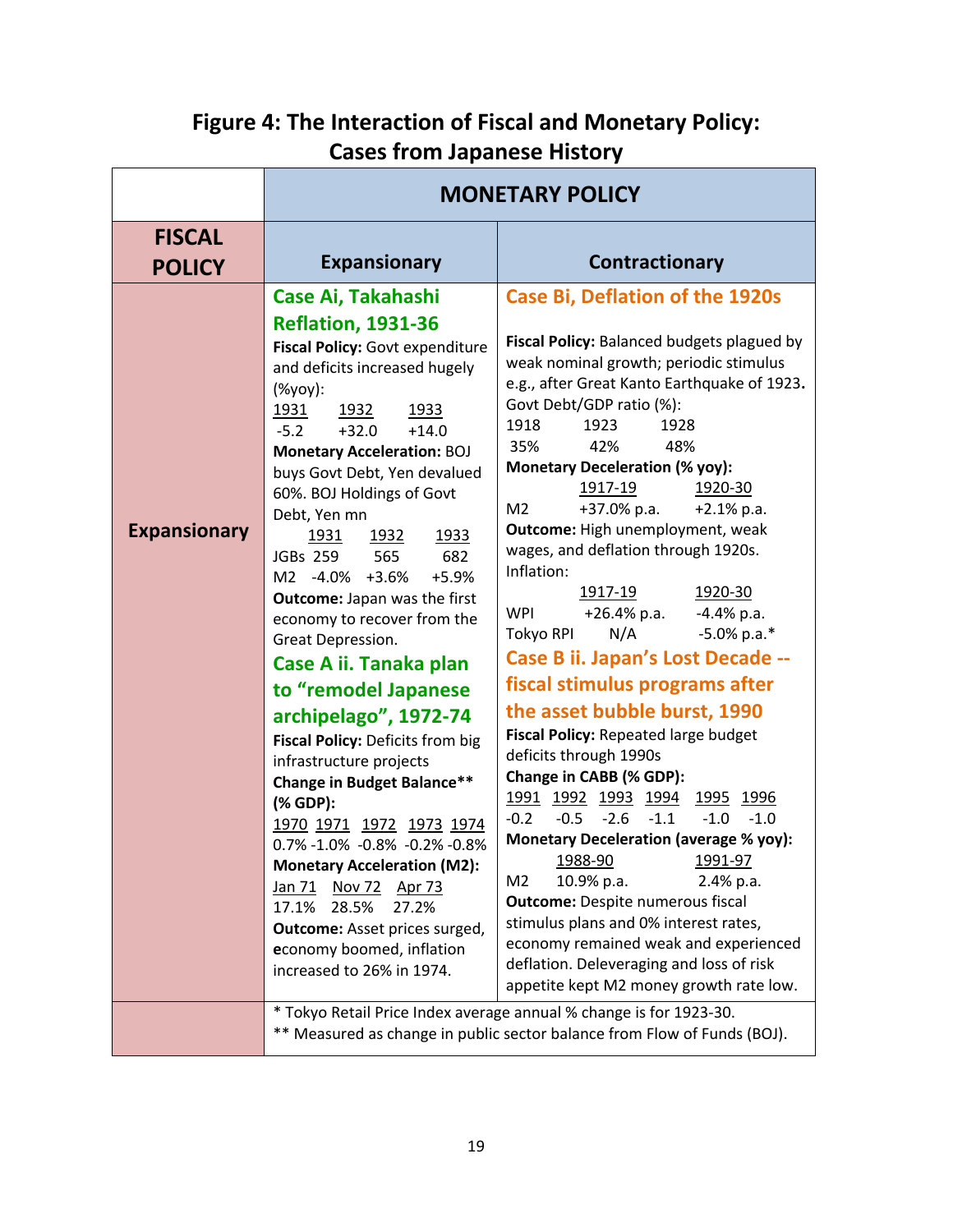# **Figure 4 (continued)**

|                                | <b>MONETARY POLICY</b>                                                                                                                                                                                                                                                                                                     |                                                                                                                                                                                                                                                                                                                                                                                                                                          |
|--------------------------------|----------------------------------------------------------------------------------------------------------------------------------------------------------------------------------------------------------------------------------------------------------------------------------------------------------------------------|------------------------------------------------------------------------------------------------------------------------------------------------------------------------------------------------------------------------------------------------------------------------------------------------------------------------------------------------------------------------------------------------------------------------------------------|
| <b>FISCAL</b><br><b>POLICY</b> | <b>Expansionary</b>                                                                                                                                                                                                                                                                                                        | Contractionary                                                                                                                                                                                                                                                                                                                                                                                                                           |
|                                | <b>Case Ci, Pre-WW1</b><br>Prosperity, 1902-14<br>Fiscal Policy: After the Russo-<br>Japanese War of 1904-05,<br>austerity lowered Debt/GDP.<br>Govt Debt/GDP:<br>1913<br><u>1905</u><br>1908<br>84%<br>67%<br>59%                                                                                                         | Case Di, Matsukata Deflation,<br>1881-85<br>Fiscal Policy: After Satsuma rebellion<br>(1877), govt wanted to deflate and return<br>to silver standard at pre-war parity.<br>Level of Govt Debt (Yen Mn)<br>1877<br>1878<br>1884<br>1876<br>1881<br>238.2<br>246.1<br>241.9<br>53.9<br>252.4                                                                                                                                              |
|                                | <b>Monetary Acceleration, 1902-</b><br>14<br>(Average % yoy) M2<br>+9.6% p.a.                                                                                                                                                                                                                                              | Monetary Deceleration: Deflation of paper<br>money to lower price level.<br>Currency issue outstanding (Yen Mn)<br>1881<br>1877<br>1878<br>1884<br>1885<br>189.2<br>178.2<br>152.5<br>153.0<br>139.7                                                                                                                                                                                                                                     |
| <b>Contractionary</b>          | <b>Outcome: Economy was</b><br>buoyant and inflation at a<br>moderate rate.<br><b>Wholesale Price Index</b><br>+2.2% p.a. (1902-14 average)                                                                                                                                                                                | Outcome: Despite high debt levels,<br>inflation turned to deflation.<br>Wholesale Price Index, 1873=100<br>1878<br>1881<br><u> 1877 </u><br>1884<br><u>1885</u><br>111<br>117<br>162<br>110<br>112                                                                                                                                                                                                                                       |
|                                | Case Cii, The 1980s and<br>Asset Bubble, 1985-90<br>Fiscal Policy: Budget balance<br>shifted steadily from -6%<br>(1979) to +2% (by 1991).<br>Change in CABB (% GDP):<br>1985 1986 1987 1988 1989<br>$+0.6 +0.5 +1.0$<br>$0.0 + 0.7$<br>1990<br>$+0.2$<br><b>Monetary Acceleration (M2):</b><br>Dec 83<br>Dec 87<br>Apr 90 | <b>Case Dii, The Dodge Line, 1949</b><br>Fiscal Policy: Cessation of budget deficits<br>and ban on BOJ funding deficits.<br>Change in Government Debt (Yen Bn)<br>1946<br>1947 1948<br>1949<br>1950<br>+65.9 +95.3 +163.8 +112.8 -83.2<br>Monetary Deceleration: End to BOJ<br>financing of government budget deficits.<br>Change in BOJ credit to govt (Yen Bn)<br>1947<br>1948<br>1949<br>1950<br>+156.5 +124.9<br>$-40.4$<br>$-124.8$ |
|                                | 13.2%<br>7.6%<br>11.5%<br><b>Outcome: Despite budget</b><br>moving to surplus, asset<br>markets and the economy<br>boomed. Inflation increased to<br>3.9% by January 1991.                                                                                                                                                 | M2:<br>1947<br>1948<br>1949<br><u>1950</u><br>33.3<br>28.2<br>(%yoy) 90.4<br>89.8<br>Outcome: Abrupt decline in inflation.<br>Wholesale prices (% yoy):<br>1950<br>1947<br>1946<br><u>1948</u><br><u>1949</u><br>$+18$<br>$+365$<br>$+196$<br>$+166$<br>$+63$<br>Source: Hundred Year Statistics of the Japanese Economy, Statistics Department. The Bank of                                                                             |

Source: *Hundred Year Statistics of the Japanese Economy,* Statistics Department, The Bank of Japan, July 1966. Thomson Reuters Datastream, OECD Economic Outlook, and IMF WEO databases. Fiscal policy: Where changes in the IMF's CABB were not available, data used was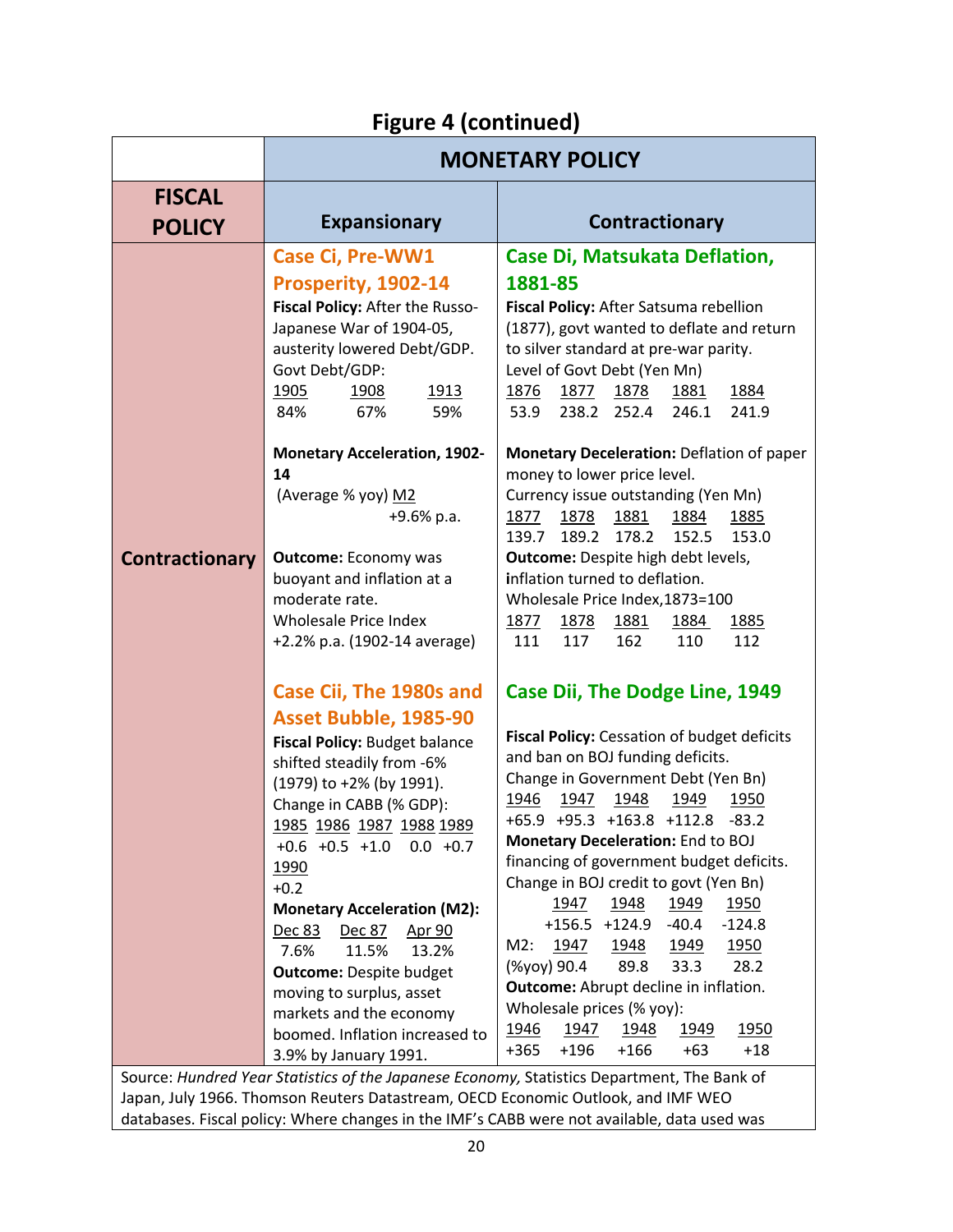government expenditure (Case Ai), Government debt/GDP (Cases Bi & Ci), or the level of government debt (Cases Di and Dii). Monetary growth refers to the % year-on-year rates of change of M2 where available. The wholesale price index is equivalent to a producer price index.

than to private sector institutions. There was consequently an acceleration of money in the hands of the public (M2) as the government spent the funds. In effect, the increased government spending was funded entirely by the Bank of Japan. Takahashi's motivating idea was first to boost the money supply and stimulate industry, and then, as conditions improved, to have the private sector buy back the bonds from the Bank of Japan, soaking up money from general circulation and thereby controlling inflation. By 1933, Japan had emerged from the Great Depression.

The fiscal data in Case Aii of Figure 4 summarise the bare bones of Prime Minister Tanaka's much-touted plan to "remodel the Japanese archipelago." As the data show, however, the scale of the fiscal spending boost was not especially large, but at the same time dramatic events were occurring on the monetary side. Following the closing of the gold window by President Nixon in August 1971, currencies such as the German mark, the Swiss franc and the Japanese yen were unpegged from the US dollar and revalued upwards by substantial margins. Japan, being a major trading nation and exporting large volumes was particularly vulnerable to yen appreciation. The Japanese monetary authorities feared that a yen revaluation would precipitate a recession ("*endaka fukyo"*), and therefore promoted a rapid acceleration of monetary growth, allowing M2 to surge to well over 25% year-on-year in both 1972 and 1973 (see M2 data in Case A ii). Consequently, PM Tanaka's remodelling plan and its large-scale public works fiscal plans were combined with a huge monetary expansion.

Whether PM Tanaka's 1972 fiscal plans would have created a boom on their own will never be known. Fortuitously, their coincidence with a massive monetary expansion due to unexpected international monetary developments generated a domestic monetary explosion – the largest since 1948 in Japan's case – so that both fiscal and monetary policy were highly expansionary. The results were to create a bubble in the stock market, soaring property prices, serious overheating in the economy, and an average CPI inflation rate of 22% for 1974.

The two episodes featured in Cases Bi and Bii of Figure 4 illustrate the futility of trying to boost an economy with fiscal stimulus programmes unaccompanied by monetary expansion. To understand Case Bi we need to begin with the overvaluation of the Japanese yen in the 1920s caused by the surge in the domestic price level at the fixed exchange rate during the First World War (see WPI data). After the war the maintenance of the fixed rate at the high domestic price level led to persistent overall balance of payments deficits which drained foreign exchange reserves and reduced banks' reserves held at the central bank, thus undermining any attempt at monetary stimulus. Periodic attempts at providing a fiscal boost (e.g., after the Great Kanto Earthquake of 1923) failed to reverse high unemployment, weak wages, and persistent deflation. Tragically, this policy combination led to the erosion of democratic government at home and military adventurism abroad in the 1930s.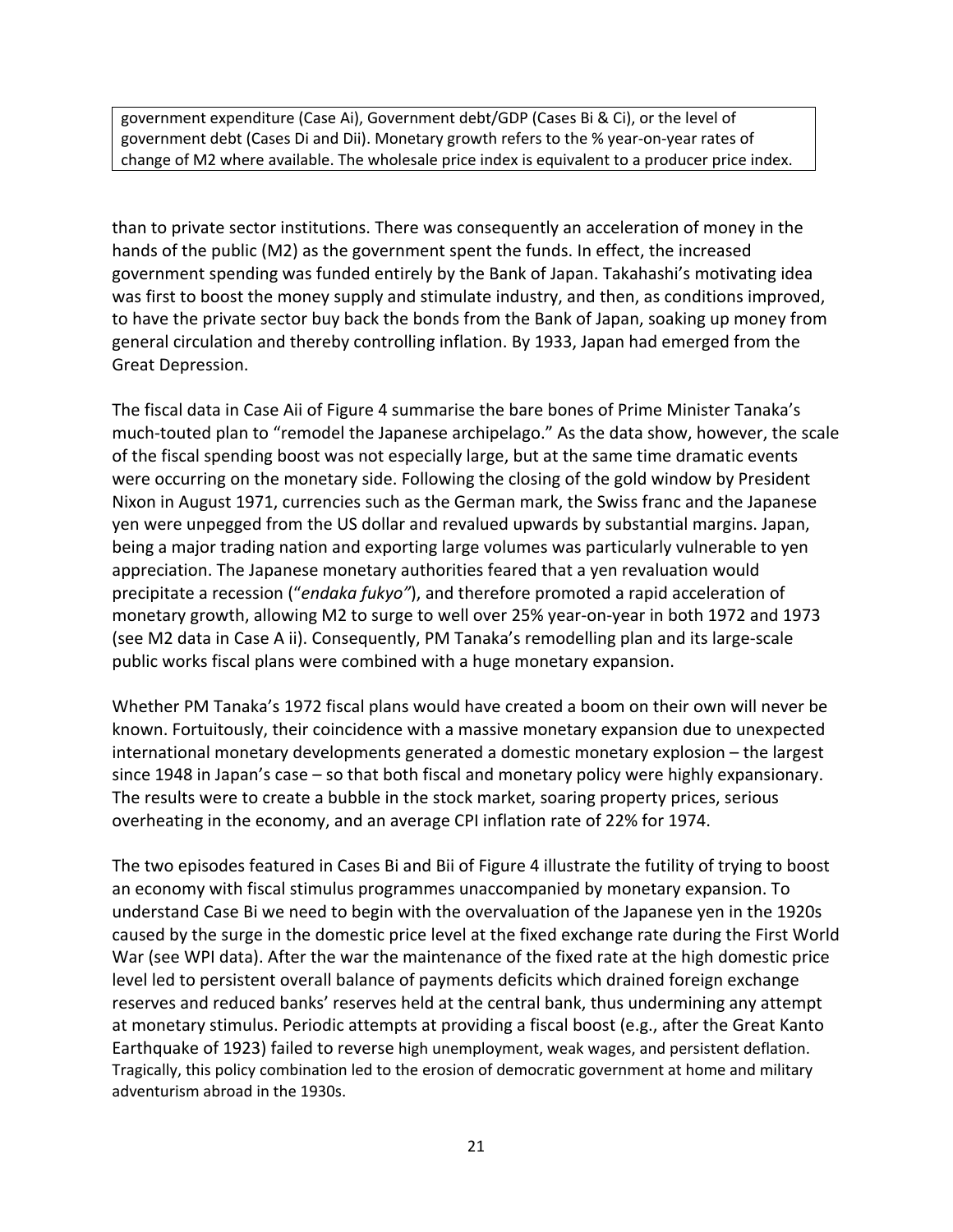Case Bii documents how, in the 1990s, even with a generally freely floating exchange rate, repeated attempts at fiscal stimulus failed to overcome the inertia of slow monetary growth. In almost every year of the 1990s the Japanese government consistently ran large deficits in the main budget, regularly boosted by "supplementary" spending programs. Nonetheless, just as in the 1920s, the failure to boost monetary growth in the 1990s meant that Japan continued to suffer from deficient domestic demand and bouts of deflation. In fact, Japanese government deficits continued subsequently between 2000 and 2019 along with slow monetary growth (until 2020), prolonging macroeconomic weakness, and causing the Japanese government's gross debt to rise to over 250% of GDP.

Cases Ci and Cii in Figure 4 feature episodes where contractionary fiscal policies were counteracted by monetary expansion. Case Ci focuses on a relatively little-studied period before the First World War. Although Japan emerged as the winner in the Russo-Japanese war of 1904-05, the country was left with substantial debts. The ratio of government debt-to-GDP reached 84% in 1905 (see Figure 4). Since Japan had adopted the gold standard relatively recently (in 1897), the government considered the reduction of public debt a priority to ensure continued adherence to the gold standard. As a result, a strong policy of fiscal austerity was implemented, but because monetary growth remained buoyant, the economy was able to grow successfully with low inflation even as the debt was reduced.

Case Cii, the Japanese asset bubble of the late 1980s, arose as a result of the two international currency agreements of the 1980s – the Plaza Agreement in September 1985 and the Louvre Accord in February 1987. After a decade of stable monetary growth and approximately steadystate growth and inflation, Japan's monetary policy was derailed by these external agreements. In response to the Plaza Agreement the Bank of Japan lowered interest rates steeply, while in response to the Louvre Accord the Japanese authorities intervened heavily in the foreign exchange market<sup>10</sup>, encouraging rapid money and credit growth both inside and outside the banking system and promoting a wider programme of financial deregulation. Case Cii also illustrates the way private spending can be stimulated by rapid money growth at the same time as the government budget shifts from deficit to surplus. Since Japanese government tax revenues were very buoyant throughout the boom period of 1983-90, a fiscal deficit of 4.0% of GDP in 1983 was transformed into a fiscal surplus of 2.0% by 1990, creating – in Friedman's phrase – a "natural experiment" consisting of monetary expansion combined with fiscal contraction. (This episode is comparable in certain ways to the experience in the US a decade later in the late 1990s under President Clinton when there was an information-technology bubble in the stock market and vigorous growth in the economy, while at the same time the federal government's budget gradually shifted from deficit to surplus.)

Finally, Case D in Figure 4 features two dramatic episodes of economic stabilisation in Japan following episodes of high inflation. Both the Matsukata and Dodge stabilisation plans relied on abrupt slowdowns or tightening of monetary policy together with fiscal contractions.

 $^{10}$  Japan's gold and foreign exchange reserves almost doubled between January 1987 (\$51.5 billion) and January 1989 (\$98.2 billion), while M2 accelerated from 8.2% year-on-year in September 1985 to 12.3% by February 1988.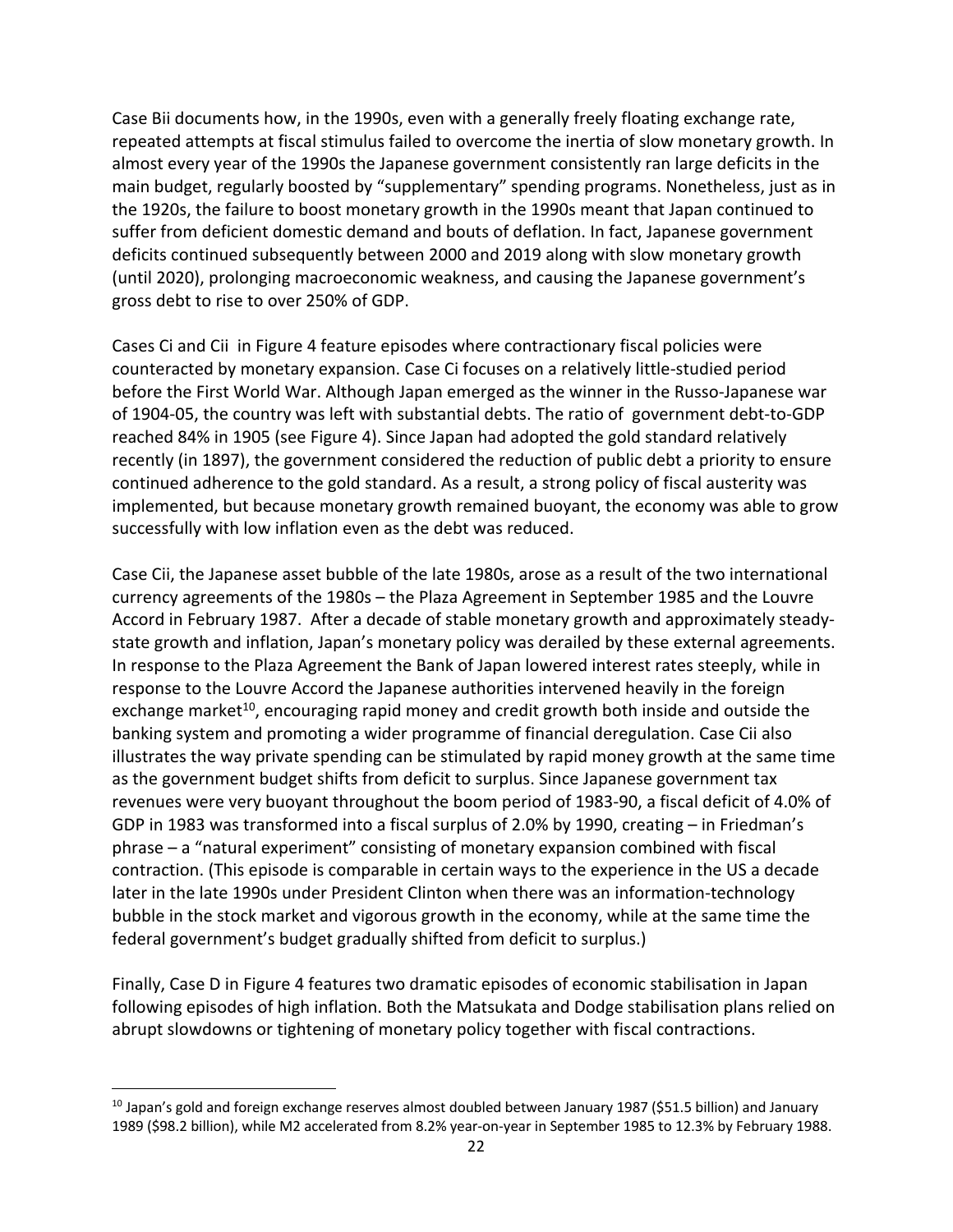In the first case there had been an inflation-financed war in south-western Japan to suppress the Satsuma Rebellion of 1877. The money-printing had drastically raised Japan's price level. To reduce the price level after the rebellion and to restore equilibrium in the balance of payments under the silver standard, Finance Minister Matsukata deliberately cut government spending and reduced the money supply. After the internal price level was reduced, Japan was able to return the value of the Japanese silver yen to its pre-rebellion parity and to maintain the silver standard until 1897 when it was abandoned in favour of switching to the gold standard.

In case D ii, the "Dodge Line" refers to the policy-mix adopted by the Japanese government in April 1949, following the recommendations Joseph Dodge, a Chicago financier, who had been brought in by the Occupation authorities to restore order to Japan's chaotic post-war finances. The aim was to end the abusive financing of post-war budget deficits through the Development Bank of Japan and the printing of money by the Bank of Japan to fund such government spending. These policies had caused persistently high, triple digit inflation between 1945 and 1949. It was therefore decided that henceforth the government would, in principle, balance the budget, only borrowing in the open market to finance any future deficits and not funding them via the central bank. In addition, the Japanese exchange rate was fixed at 360 yen per US\$. In short, for a time both monetary and fiscal policy were contractionary. Just as the Matsukata deflation of the 1880s had enabled Japan to maintain the silver standard, the Dodge Line enabled Japan to adopt and maintain a fixed exchange rate under the Bretton Woods system for the next twenty-two years (1949-71).

#### **Conclusion**

Friedman often said that for clear thinking on macroeconomic policy, monetary and fiscal issues should be separated from one another. This article has examined a series of macroeconomic policy episodes across some key economies in different eras, dividing them into the contribution of monetary policy<sup>11</sup> and the contribution of fiscal policy. In all cases Friedman's observations have been validated. When monetary and fiscal policy have been acting in the same direction the results have been clear-cut, whether expansionary or contractionary. However, whenever monetary and fiscal policies have been acting in opposite directions, our case studies suggest that monetary policy (in the sense of broad money growth) invariably dominates.

These were not the conclusions of an ivory-tower economist but were based on a lifetime's study of real-world data. As Friedman wrote, "One swallow does not make a spring. My own belief in the greater importance of monetary policy does not rest on these dramatic episodes. It rests on the experience of hundreds of years and of many countries. These episodes of the past few years illustrate that effect; they do not demonstrate it. Nonetheless, the public at large

<sup>&</sup>lt;sup>11</sup> Notice that in all these case studies we have barely mentioned interest rates. In Friedman's view, interest rates are the price of credit, not the price of money. They can be and are used by central banks as an instrument to encourage or discourage bank lending (and hence deposit money creation), but they are also a symptom of other conditions in the credit market such as risk aversion and inflation expectations. As a result, they are potentially highly misleading. For example, while low rates may reflect the initial stages of a surge in money growth, they may also be low because money growth *has been* low in the past few years and inflation expectations are low.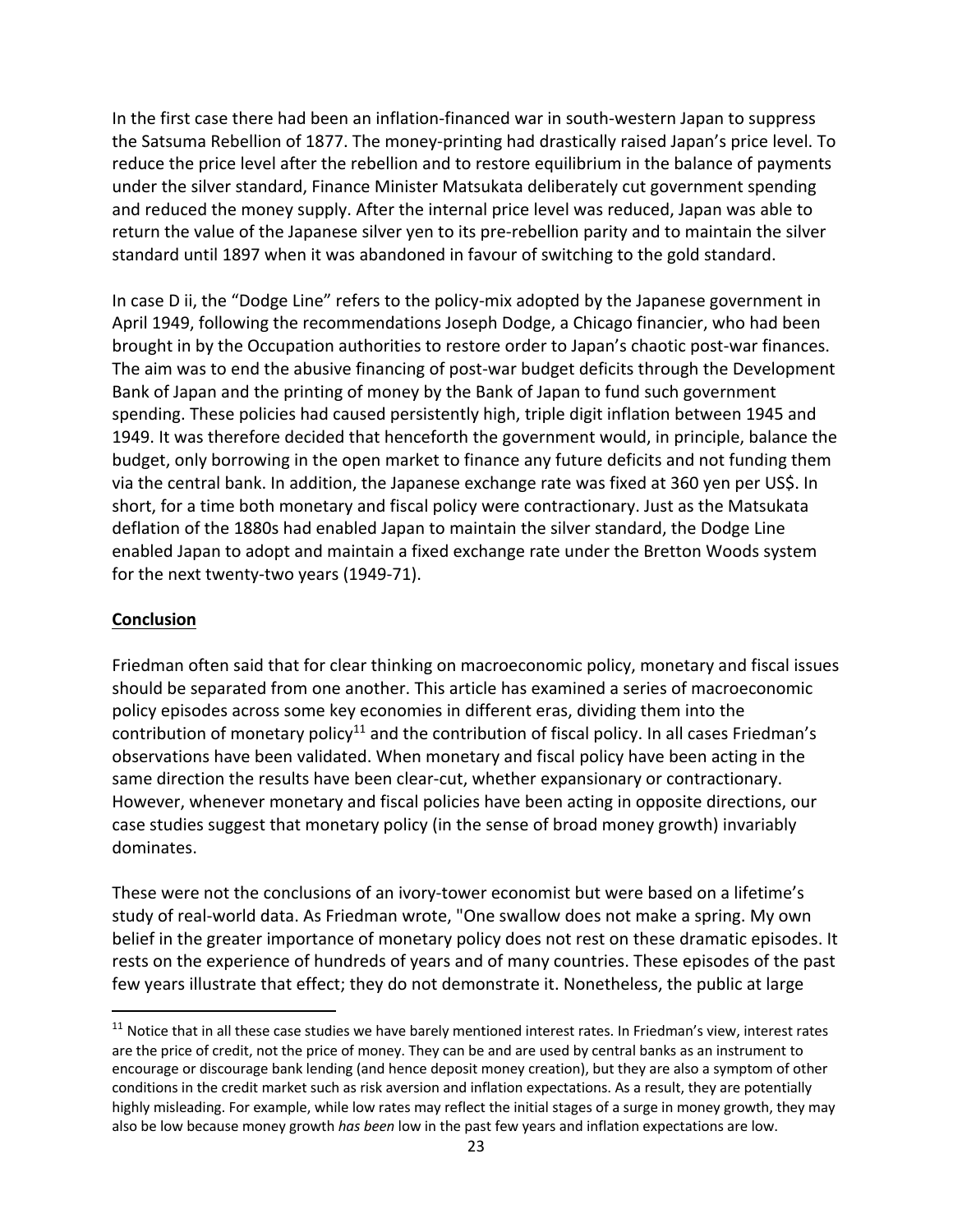cannot be expected to follow the great masses of statistics. One dramatic episode is far more potent in influencing public opinion than a pile of well-digested, but less dramatic, episodes. The result in the USA at any rate has been a drastic shift in opinion, both professional and lay." $12$ 

The reason why fiscal deficits without monetary expansion are unsuccessful in stimulating economic activity is that the underlying financing requirements effectively neutralise or substantially counteract the stimulus. For example, larger budget deficits always need to be financed, and the financing – whether by taxation or borrowing – invariably offsets the effect of the supposed stimulus. Only in the case of financing by the creation of new money did Friedman find an unmistakably positive effect from the additional government spending, and in those cases it was difficult to say which was more important in providing the stimulus - monetary policy or fiscal policy. The case studies in this article confirm that logic.

Conversely, if a smaller budget deficit was planned with an unchanged monetary policy, then the government would have less to spend and the private sector would have more. The fiscal multipliers were essentially unity. Only in the case of a reduction of overall spending accomplished by means of slower money growth or a monetary contraction was there an unmistakably negative effect from the reduction in government spending. In these cases where both monetary and fiscal policies were restrictive it was hard to say which policy was responsible for the outcomes -- the reduction in government spending or the tightening of monetary growth. Again, Friedman's findings are confirmed by the case studies in this article.

No wonder Friedman was quoted as saying, "How can the government stimulate the economy by taking money out of one pocket of the public and putting it into another pocket?"<sup>13</sup>

<sup>&</sup>lt;sup>12</sup> Milton Friedman (1970).

<sup>13</sup> Where Carter is Going Wrong: Interview with Nobel Prize Winner Milton Friedman, *New York: U.S. News and World Report, Inc, March 7th, 1977.*